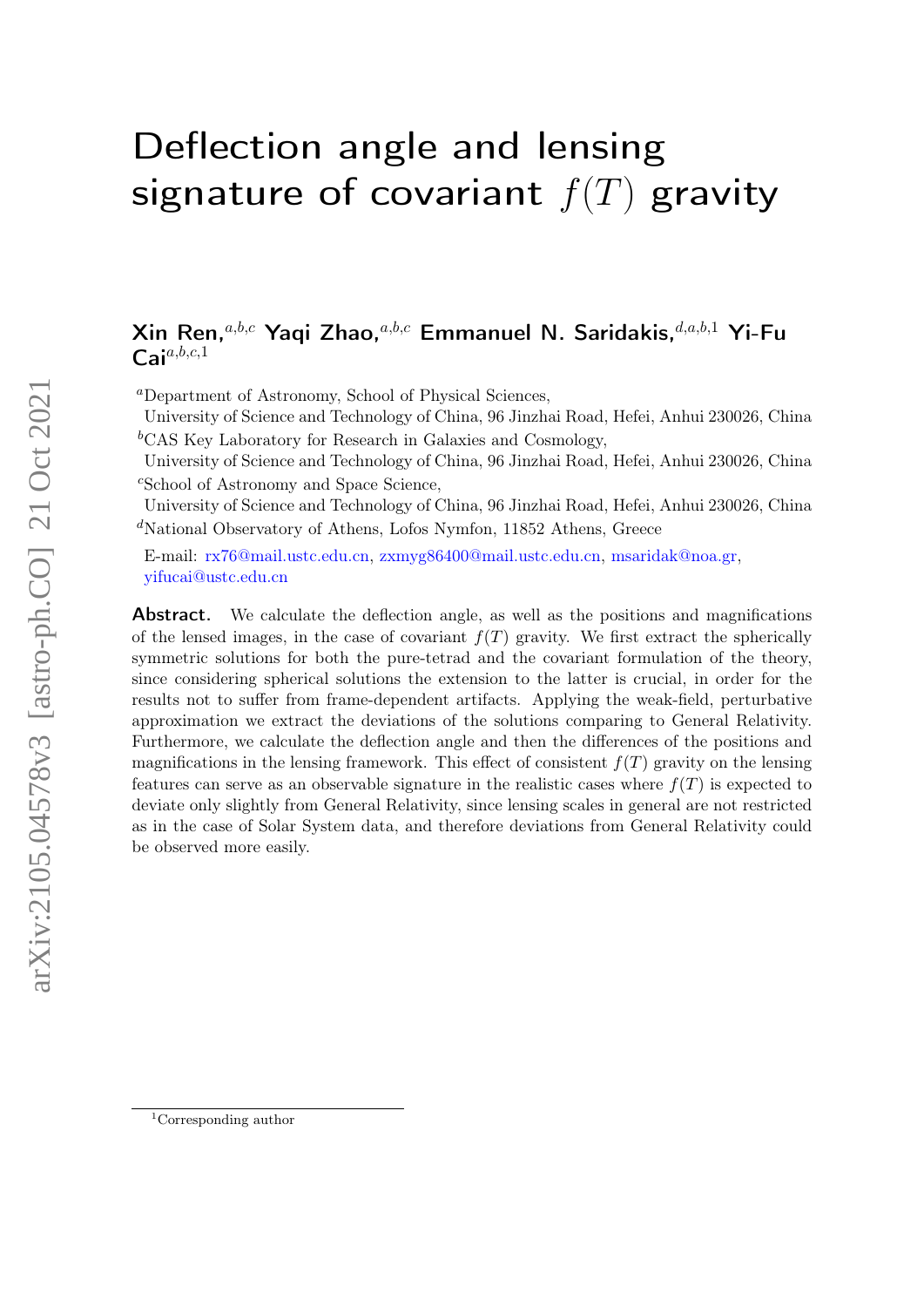#### Contents

|                | 1 Introduction                          |                |
|----------------|-----------------------------------------|----------------|
|                | 2 $f(T)$ gravity                        | $\bf{2}$       |
| 3 <sup>1</sup> | Spherically symmetric solutions         | 3              |
|                | 3.1 Pure-tetrad $f(T)$ gravity          | $\overline{4}$ |
|                | 3.1.1 Specific tetrad Case A            | $\overline{4}$ |
|                | 3.1.2 Specific tetrad Case B            | 6              |
|                | 3.2 Covariant $f(T)$ gravity            | 6              |
|                | 4 Deflection angle and lensing behavior | 9              |
|                | 4.1 Deflection angle                    | 9              |
|                | 4.2 Lensing framework                   | 11             |
| 5.             | Conclusions                             | $\bf{13}$      |

#### <span id="page-1-0"></span>1 Introduction

Modified gravity offers an alternative explanation to the two phases of accelerated expansion of the universe [\[1,](#page-14-0) [2\]](#page-14-1), and it can also improve the renormalizability of General Relativity and thus may bring gravity closer to a quantum description [\[3\]](#page-14-2). The usual approach towards the construction of modified theories of gravity is to add various extra terms in the Einstein-Hilbert action [\[4,](#page-14-3) [5\]](#page-14-4). However, one can alternatively start from the equivalent formulation of gravity in terms of torsion, namely the Teleparallel Equivalent of General Relativity (TEGR)  $[6–8]$  $[6–8]$ , and extend the corresponding Lagrangian, namely the torsion scalar T, in various ways, resulting in  $f(T)$  gravity [\[9–](#page-14-7)[11\]](#page-15-0), in  $f(T, T_G)$  gravity [\[12,](#page-15-1) [13\]](#page-15-2),  $f(T, B)$  gravity [\[14](#page-15-3)[–16\]](#page-15-4), scalar-torsion theories [\[17–](#page-15-5)[19\]](#page-15-6), etc. Torsional gravity, and in particular  $f(T)$  theory, has been shown to lead to interesting behavior, both in cosmological applications [\[20–](#page-15-7)[45\]](#page-16-0), as well as in the case of spherically symmetric solutions [\[46–](#page-16-1)[64\]](#page-17-0).

Spherically symmetric solutions are in general of great importance for the experimental tests of a gravity theory [\[65\]](#page-17-1). According to Birkhoff's theorem, in General Relativity the exterior solution of a spherical, non-rotating, gravitating body must be given by the Schwarzschild metric [\[66\]](#page-17-2), and this lies as a basis for the Solar System test of General Relativity. Concerning torsional gravity, spherically symmetric solutions have been used in order to extract Solar System constraints on  $f(T)$  gravity [\[67–](#page-17-3)[69\]](#page-17-4) and on  $f(T, B)$  gravity [\[70,](#page-17-5) [71\]](#page-17-6).

In the usual formulation of  $f(T)$  gravity one sets the spin connection to zero, applying the so-called pure-tetrad formalism. However, such a simplification, although efficient in the case of Cartesian Friedmann-Robertson-Walker metric in cosmological applications, it may lead to undesirable features in the case of spherically symmetric solution, since only specific tetrads should be used, namely the ones that are consistent with the zero spin connection. Nevertheless, if one uses the covariant formulation of  $f(T)$  gravity, namely the one that uses both the tetrad and the spin connection in order to have theoretical consistency [\[72–](#page-17-7)[74\]](#page-17-8), then the above ambiguities disappear, since every tetrad choice is equally good.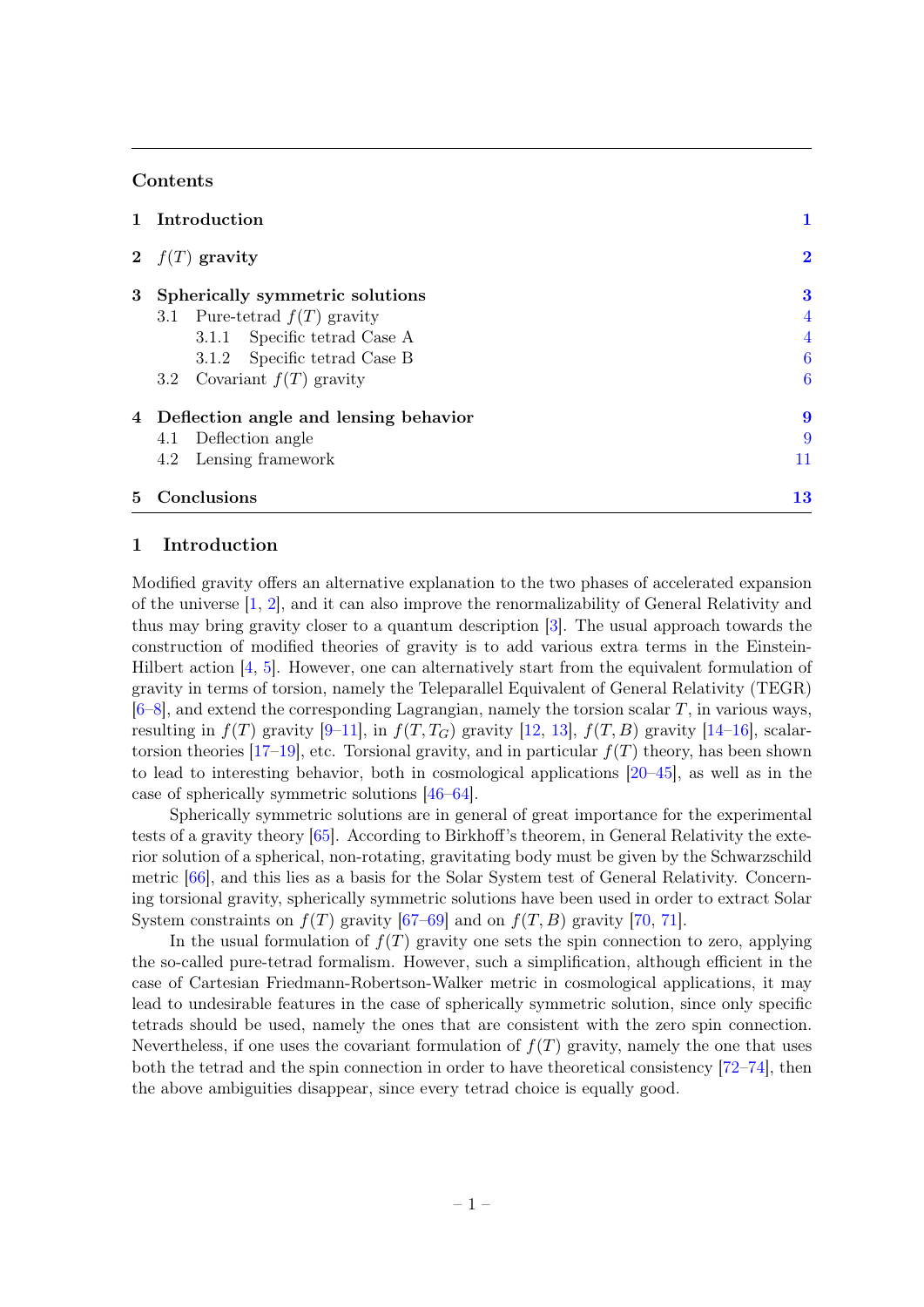In the present work we are interested in investigating the spherically symmetric solutions and the corresponding observational consequences on the light deflection angle, but applying the consistent, covariant version of  $f(T)$  gravity. In this way we can ensure that the results do not suffer from frame-dependent artifacts that appear in the pure-tetrad formalism. We first extract the corrections to the spherical solutions compared to General Relativity in the weakfield limit, and then we calculate the deviations in the induced light deflection angle. Then we apply the result to the lensing framework [\[75–](#page-17-9)[79\]](#page-17-10), and we find the effect of  $f(T)$  gravity on the positions and magnifications of the lensed images. As we show, this could serve as the basis for realistically observing a signature of covariant  $f(T)$  gravity, since lensing scales in general are not restricted as the Solar System ones, and therefore deviations from General Relativity could be observed more easily.

The outline of this paper is as follows. In Section [2,](#page-2-0) we briefly review covariant  $f(T)$ gravity. In Section [3,](#page-3-0) we extract spherically symmetric solutions in the weak-field limit, in both the pure-tetrad and in the covariant formulations of the theory. In Section [4](#page-9-0) we expand the tetrad solutions and calculate the bending angle, and then we use this expression to find the differences in the positions and magnifications of the lensed images in comparison to General Relativity. Finally, Section [5](#page-13-0) is devoted to discussion and conclusions.

### <span id="page-2-0"></span>2  $f(T)$  gravity

In this Section we briefly review  $f(T)$  gravity, both in its simple, as well as in its covariant formulation. In torsional formulation the dynamical variable is the tetrad field  $h^a{}_\mu$ , which is an orthonormal basis for the tangent space at each point  $x^{\mu}$  of the manifold. Greek indices correspond to the spacetime coordinates and Latin indices correspond to the tangent space coordinates. Additionally, the relation between tetrad and the manifold metric is

$$
g_{\mu\nu} = \eta_{ab}h^a{}_\mu h^b{}_\nu \ , \qquad (2.1)
$$

where  $\eta_{AB} = (1, -1, -1, -1)$ . Concerning the connection, in teleparallel geometry one introduces the Weitzenböck one,  $\hat{\Gamma}^{\lambda}{}_{\mu\nu} \equiv h_a{}^{\lambda} \partial_{\nu} h^a{}_{\mu}$ , where for the moment we consider a vanishing spin connection [\[7,](#page-14-8) [8\]](#page-14-6). Hence, the torsion tensor is given as

<span id="page-2-1"></span>
$$
\hat{T}^{\lambda}{}_{\mu\nu} \equiv \hat{\Gamma}^{\lambda}{}_{\nu\mu} - \hat{\Gamma}^{\lambda}{}_{\mu\nu} = h_a^{\lambda} \left( \partial_{\mu} h^a{}_{\nu} - \partial_{\nu} h^a{}_{\mu} \right) . \tag{2.2}
$$

One can proceed to the construction of the torsion scalar  $\hat{T}$  by considering suitable contractions of the above torsion tensor. Nevertheless, one should note that in this way the theory loses Lorentz invariance [\[9\]](#page-14-7). Hence, a more consistent, covariant formulation would be needed, instead of the above "pure tetrad teleparallel gravity" [\[73\]](#page-17-11), namely one that is based on the complete torsion tensor [\[72\]](#page-17-7)

<span id="page-2-2"></span>
$$
T^{\lambda}{}_{\mu\nu} = h_{a}{}^{\lambda} (\partial_{\mu} h^{a}{}_{\nu} - \partial_{\nu} h^{a}{}_{\mu} + \omega^{a}{}_{b\mu} h^{b}{}_{\nu} - \omega^{a}{}_{b\nu} h^{b}{}_{\mu}) \tag{2.3}
$$

where the  $\omega^a{}_{b\mu}$  is spin connection which represents inertial effects.

Defining the contortion tensor as

$$
K^{\rho}{}_{\mu\nu} \equiv \frac{1}{2} \Big( T_{\mu}{}^{\rho}{}_{\nu} + T_{\nu}{}^{\rho}{}_{\mu} - T^{\rho}{}_{\mu\nu} \Big) , \qquad (2.4)
$$

and the super-potential as

$$
S_{\rho}^{\mu\nu} \equiv \frac{1}{2} \Big( K^{\mu,\nu}{}_{\rho} + \delta^{\mu}_{\rho} T^{\alpha\nu}{}_{\alpha} - \delta^{\nu}_{\rho} T^{\alpha\mu}{}_{\alpha} \Big) , \qquad (2.5)
$$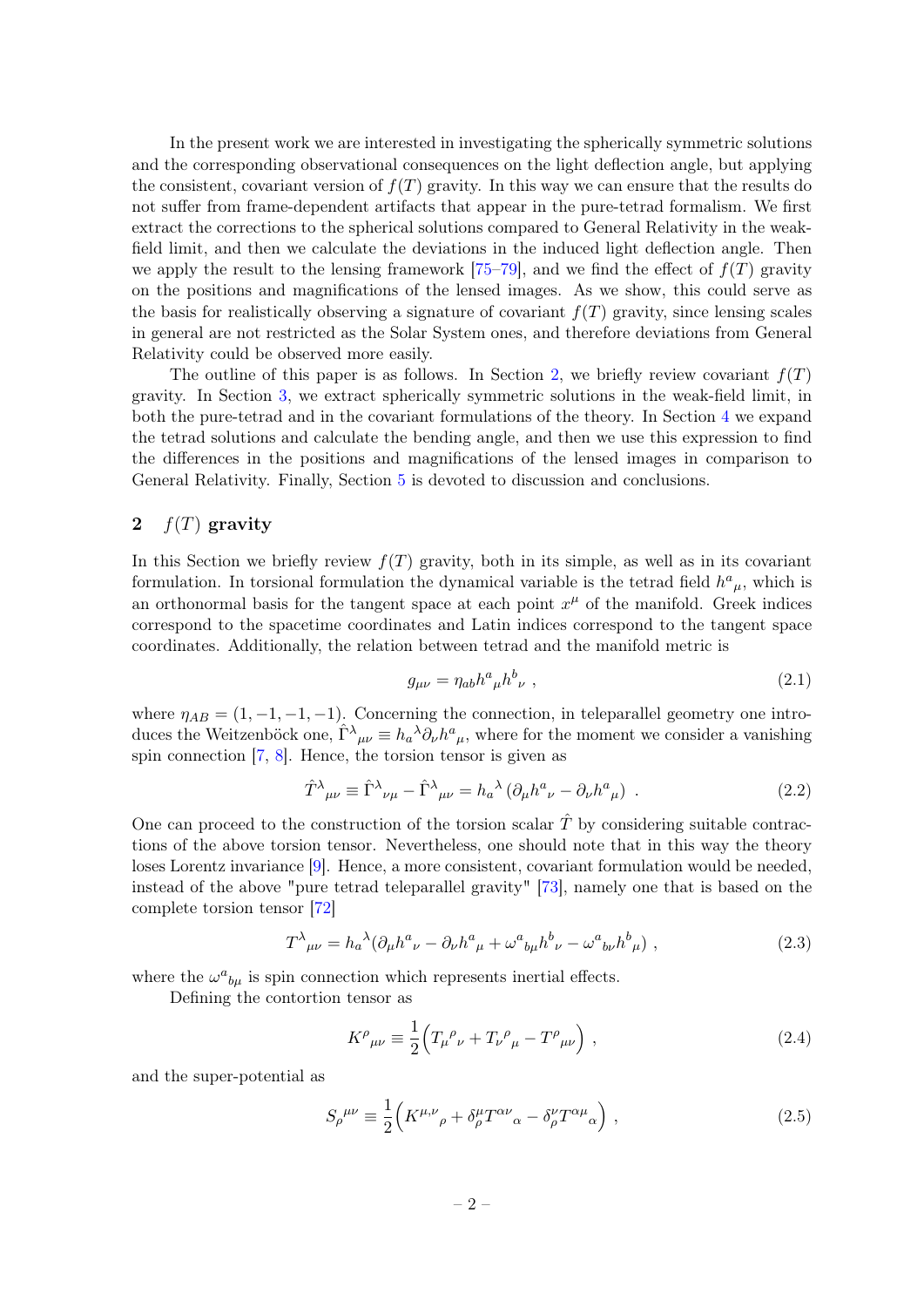we can now construct the torsion scalar through the contraction

<span id="page-3-1"></span>
$$
T = S_{\rho}^{\mu\nu} T^{\rho}{}_{\mu\nu} \ . \tag{2.6}
$$

Thus, the action of the Teleparallel Equivalent of General Relativity (TEGR) is written as

$$
S = \int d^4x \frac{h}{16\pi G} \left[ T + \mathcal{L}_m \right] \,, \tag{2.7}
$$

where  $h = \det(h^a{}_\mu) = \sqrt{-g}$ , and variation in terms of the tetrads gives rise to exactly the same equations with General Relativity.

In TEGR, the contributions of the spin connection in the field equation cancels each other in a specific way and the spin connection has no effect on the final field equation [\[7,](#page-14-8) [8,](#page-14-6) [80,](#page-17-12) [81\]](#page-17-13). The corresponding Lagrangian can be re-written as

<span id="page-3-3"></span>
$$
\mathcal{L}\left(h^{a}{}_{\mu},\omega^{a}{}_{b\mu}\right) = \mathcal{L}\left(h^{a}{}_{\mu},0\right) + \frac{1}{\kappa}\partial_{\mu}\left(h\omega^{\mu}\right) \,,\tag{2.8}
$$

where  $\omega^{\mu} = \omega^{ab}{}_{\nu} h_{a}{}^{\nu} h_{b}{}^{\mu}$ . Hence, spin connection contributes only to the boundary term. In TEGR, the  $\mathcal{L}(h^a{}_\mu, \omega^a{}_{b\mu})$  is complete torsion scalar T [\(2.6\)](#page-3-1), while the  $\mathcal{L}(h^a{}_\mu, 0)$  is the noncomplete torsion scalar  $\hat{T}$  obtained by the torsion tensor [\(2.2\)](#page-2-1) with vanishing spin connection

<span id="page-3-4"></span>
$$
\hat{T} = \hat{S}_{\rho}^{\ \mu\nu} \hat{T}^{\rho}{}_{\mu\nu}.\tag{2.9}
$$

Nevertheless, when one extends the TEGR theory to  $f(T)$  gravity, the situation becomes different. In particular, the function of the total divergence term will not be a total divergence term anymore. Similarly to the fact that  $f(T)$  gravity is not equivalent to  $f(R)$  gravity, the torsion tensor with or without the spin connection leads to a different theory. In other words, the spin connection  $\omega^{\mu}$  which ensures the covariance of the theory will appear in the field equations [\[18,](#page-15-8) [72,](#page-17-7) [82,](#page-17-14) [83\]](#page-17-15).

We use the switching off gravity method to determine the spin connection [\[72\]](#page-17-7). The spin connection can be expressed as

<span id="page-3-2"></span>
$$
\omega_{b\mu}^{a} = \frac{1}{2} h_{(\mathbf{r})\mu}^{c} \left[ f_{b}^{a}{}_{c} \left( h_{(\mathbf{r})} \right) + f_{c}^{a}{}_{b} \left( h_{(\mathbf{r})} \right) - f_{bc}^{a} \left( h_{(\mathbf{r})} \right) \right] , \qquad (2.10)
$$

where  $h_{(r)\mu}^a$  is the reference tetrad with gravity switched off, which can be obtained by setting the gravitational constant G equal to zero, i.e.  $h_{(r)\mu}^a = h^a{}_\mu \; |_{G=0}$  [\[73\]](#page-17-11). Moreover, note that we have introduced the coefficients of anholonomy  $\hat{f}^c_{ab}$ , which represent the curls (infinitesimal circulations) of the basis members, and can be expressed as [\[7,](#page-14-8) [8\]](#page-14-6)

$$
f^{c}{}_{ab} = h_{a}{}^{\mu}h_{b}{}^{\nu}\left(\partial_{\nu}h^{c}{}_{\mu} - \partial_{\mu}h^{c}{}_{\nu}\right) \tag{2.11}
$$

Accordingly, using a non-zero spin connection one obtains the fully covariant version of the theory. We mention here that the switching-off method is not fundamental, the determination of spin connection is discussed further in [\[84–](#page-17-16)[86\]](#page-17-17).

#### <span id="page-3-0"></span>3 Spherically symmetric solutions

In this Section we proceed to the extraction of spherically symmetric solutions in  $f(T)$  gravity. In particular, we desire to obtain the spherically symmetric metric

<span id="page-3-5"></span>
$$
ds^{2} = A(r)^{2}dt^{2} - B(r)^{2}dr^{2} - r^{2}d\Omega^{2} . \qquad (3.1)
$$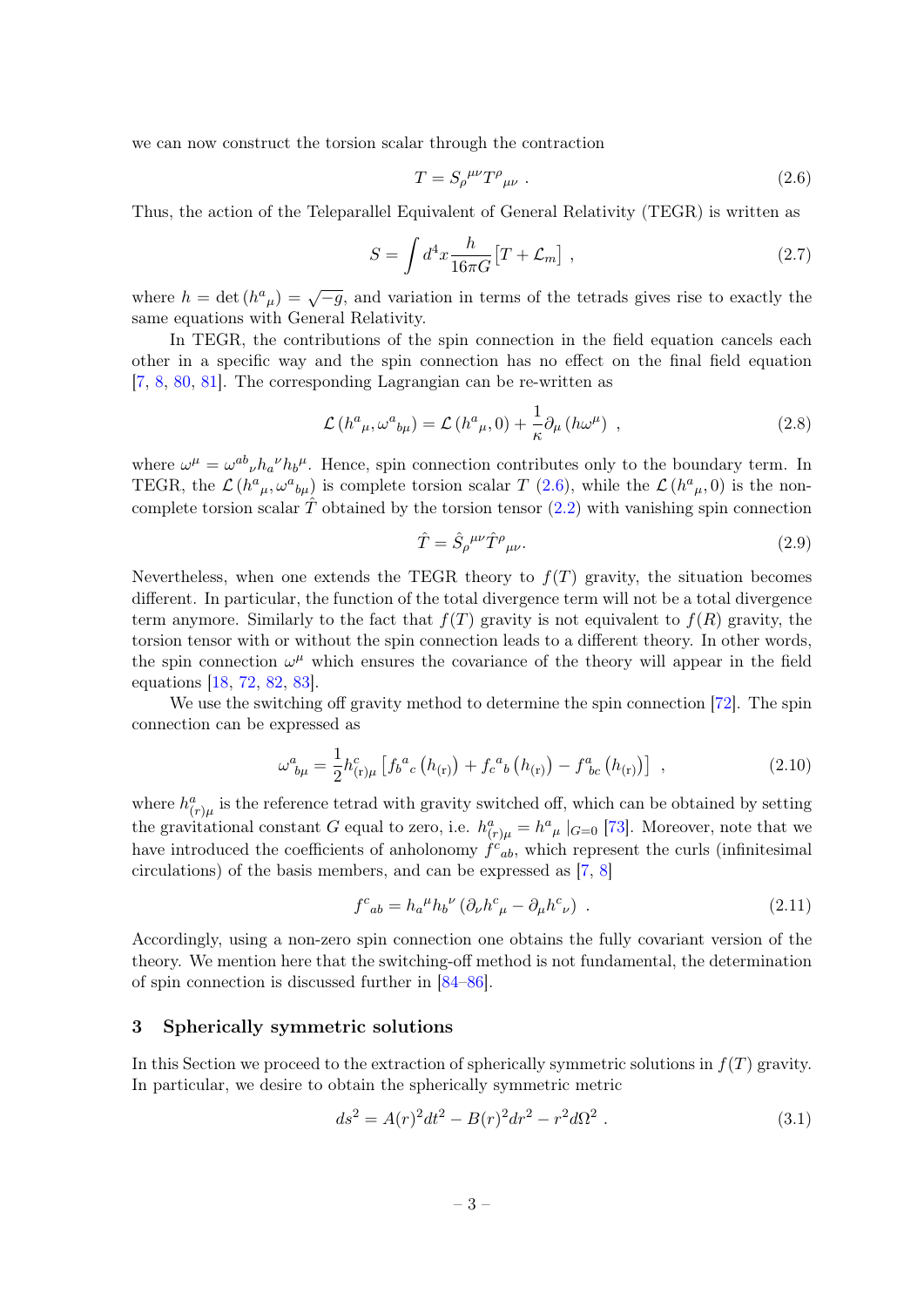As we mentioned, although in the case of TEGR all tetrad choices that correspond to the above metric are valid choices, in the case of pure-tetrad  $f(T)$  gravity one should suitably choose the tetrad ansatz in order to maintain theoretical consistency. On the contrary, this is not the case in the covariant version of the theory, in which all tetrad choices are valid as long as they are accompanied by the suitable spin connection choice. For completeness, in the following we will examine the two cases separately.

#### <span id="page-4-0"></span>3.1 Pure-tetrad  $f(T)$  gravity

The action of pure-tetrad  $f(T)$  gravity is

$$
S = \int d^4x \frac{h}{16\pi G} [f(\hat{T}) + \mathcal{L}_m]. \qquad (3.2)
$$

It is worth noting that, under pure-tetrad theory,  $\hat{T}$  in the action is a non-complete torsion scalar. Since the spin connection has been imposed to vanish, the field equations are derived through variation with respect to the tetrad, leading to

<span id="page-4-2"></span>
$$
f_T \partial_\nu \left( h h_a^{\ \rho} \hat{S}_\rho^{\ \mu\nu} \right) + h \left( f_{TT} h_a^{\ \rho} \hat{S}_\rho^{\ \mu\nu} \partial_\nu \hat{T} - f_T h_a^{\ \rho} \hat{T}^\lambda{}_{\nu\rho} \hat{S}_\lambda^{\ \nu\mu} + \frac{1}{4} f h_a^{\ \mu} \right) = 4\pi G h h_a^{\ \rho} \stackrel{(m)}{T}_{\rho}^{\ \mu} , \tag{3.3}
$$

where the hat symbols denoting quantities calculated in pure-tetrad formalism, and with the  $T$ -subscripts denoting derivatives with respect to  $T$ . Additionally,  $(m)$  $T^{'}\rho^{\mu}$  stands for the energy-momentum tensor of the matter sector.

As we mentioned above, in pure-tetrad  $f(T)$  gravity, in the case of spherical symmetry, the diagonal tetrad choice is not a consistent one, unless  $f_{TT} = 0$ , in which case we recover TEGR. The general tetrad could be derived through symmetry principles as [\[73,](#page-17-11) [74,](#page-17-8) [87\]](#page-17-18):

<span id="page-4-4"></span>
$$
h^{a}_{\ \mu} = \begin{pmatrix} A(r) & 0 & 0 & 0 & 0 \\ 0 & B(r)\sin\theta\cos\phi & -r(\cos\theta\cos\phi\sin\gamma + \sin\phi\cos\gamma) & r\sin\theta(\sin\phi\sin\gamma - \cos\theta\cos\phi\cos\gamma) \\ 0 & B(r)\sin\theta\sin\phi & r(\cos\phi\cos\gamma - \cos\theta\sin\phi\sin\gamma) & -r\sin\theta(\cos\theta\sin\phi\cos\gamma + \cos\phi\sin\gamma) \\ 0 & B(r)\cos\theta & r\sin\theta\sin\gamma & r\sin^2\theta\cos\gamma \end{pmatrix}.
$$
\n(3.4)

We mention that in this case the general field equations  $(3.3)$  provide also a non-trivial nondiagonal equation, namely  $f_{TT}\hat{T}'\cos\gamma=0$ , which can be non-trivially satisfied (i.e. without setting  $f_{TT} = 0$ ) by imposing cos  $\gamma = 0$ .

#### <span id="page-4-1"></span>3.1.1 Specific tetrad Case A

Let us first consider the subcase where  $\cos \gamma = 0$  is realized alongside  $\sin \gamma = 1$ . Hence, the tetrad ansatz for this Case A is [\[87,](#page-17-18) [88\]](#page-17-19):

<span id="page-4-3"></span>
$$
h^{a}_{\ \mu} = \begin{pmatrix} A(r) & 0 & 0 & 0 \\ 0 & B(r)\sin(\theta)\cos(\phi) & -r\cos(\theta)\cos(\phi) & r\sin(\theta)\sin(\phi) \\ 0 & B(r)\sin(\theta)\sin(\phi) & -r\cos(\theta)\sin(\phi) & -r\sin(\theta)\cos(\phi) \\ 0 & B(r)\cos(\theta) & r\sin(\theta) & 0 \end{pmatrix} .
$$
 (3.5)

The torsion scalar is easily found to be

$$
\hat{T}_A = \frac{2(B+1)[2rA' + A(B+1)]}{r^2AB^2} \,, \tag{3.6}
$$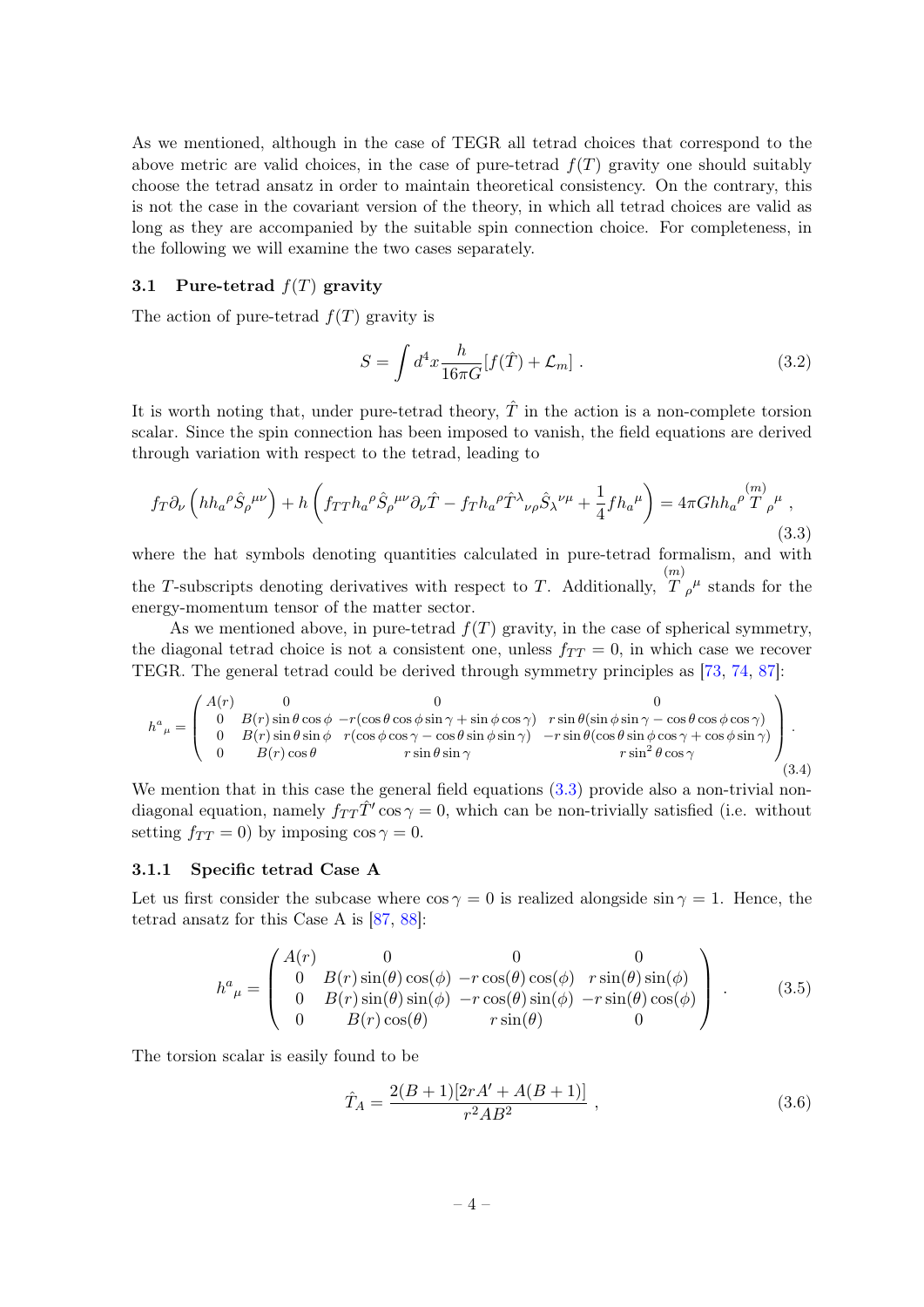while the nontrivial components of the field equations are

$$
A\Big[4f_TrB' + fr^2B^3 - 4B^2(f_T + f_{TT}r\hat{T}') - 4B(f_T + f_{TT}r\hat{T}')\Big] - 4f_TrB(B+1)A' = 0,
$$
\n(3.7)

$$
4frr(B+2)A' + A(-fr2B2 + 4frB + 4fr) = 0,
$$
\n(3.8)

$$
2r\{-f_{TT}A'B' + B[A'(3f_T + f_{TT}r\hat{T}') + f_{TT}A''] + 2f_TB^2A'\}
$$
  
+  $A\left[-2f_{TT}B' + B^3(2f_T - fr^2) + 2B^2(2f_T + f_{TT}r\hat{T}') + 2B(f_T + f_{TT}r\hat{T}')\right] = 0.$  (3.9)

When  $f(\hat{T}) = \hat{T}$ , the above tetrad ansatz gives the Schwarzschild solution. For a general  $f(T)$  function, one cannot always extract an exact analytic solution. Nevertheless, when r is sufficiently large, applying the weak-field approximation one can analytically extract the leading order of the metric solution approximately. We follow the weak-field method in [\[88\]](#page-17-19), expanding the tetrad functions up to second order as

<span id="page-5-2"></span><span id="page-5-1"></span><span id="page-5-0"></span>
$$
A(r)^{2} \approx 1 - \frac{p_{1}}{r} + \frac{p_{2}}{r^{2}} + \mathcal{O}\left(\frac{1}{r^{3}}\right),
$$
  
\n
$$
B(r)^{2} \approx 1 + \frac{p_{1}}{r} + \frac{p_{3}}{r^{2}} + \mathcal{O}\left(\frac{1}{r^{3}}\right),
$$
\n(3.10)

with  $p_1, p_2, p_3$  constants. Then the torsion scalar is approximated as

$$
\hat{T}_A = \frac{8}{r^2} - \frac{5p_1^2 + 16p_2 + 8p_3}{2r^4} \ . \tag{3.11}
$$

It is worth mentioning that there are two ways to obtain  $B(r)$  here,  $+\sqrt{B(r)^2}$  and  $-\sqrt{B(r)^2}$ . We choose the positive one in the following calculations, which implies that one can re-obtain the Minkowski case with  $(A \to 1, B \to 1)$ . The other case will be discussed in Sec[.3.2.](#page-6-1) It is known that viable modified gravity models, and viable  $f(T)$  models in particular, should be small deviations from General Relativity [\[89\]](#page-18-0). Hence, one can impose the parameterization  $f(\hat{T}) = \hat{T} + g(\hat{T})$  which quantifies the departure from General Relativity, where  $g(\hat{T})$  is the small deviation. Since  $\hat{T}$  is small in the case of weak gravitational fields we can expand  $g(\hat{T})$  in powers of  $\hat{T}$ , i.e. we can write  $f(\hat{T}) \approx \hat{T} + \alpha \hat{T}^2 + \mathcal{O}(\hat{T}^3)$  (actually this is what one should acquire from the effective field theory approach to torsional gravity [\[90,](#page-18-1) [91\]](#page-18-2)). Therefore, inserting the above weak-field approximations into [\(3.7\)](#page-5-0)-[\(3.9\)](#page-5-1) we obtain the weak-field solution of spherically symmetric case as:

$$
A(r)^{2} \approx 1 - \frac{2M}{r} - \frac{32\alpha}{r^{2}} + \mathcal{O}\left(\frac{1}{r^{3}}\right),
$$
  
\n
$$
B(r)^{2} \approx 1 + \frac{2M}{r} + \frac{96\alpha}{r^{2}} + \mathcal{O}\left(\frac{1}{r^{3}}\right),
$$
\n(3.12)

where, for simplicity, we have set Newton's constant to  $G = 1$ . Moreover, 2M arises from the integration constant. As a result, we have obtained the correction to the Schwarzschild solution arisen from the  $f(T)$  modification of Case A. This is same with the result in [\[88\]](#page-17-19).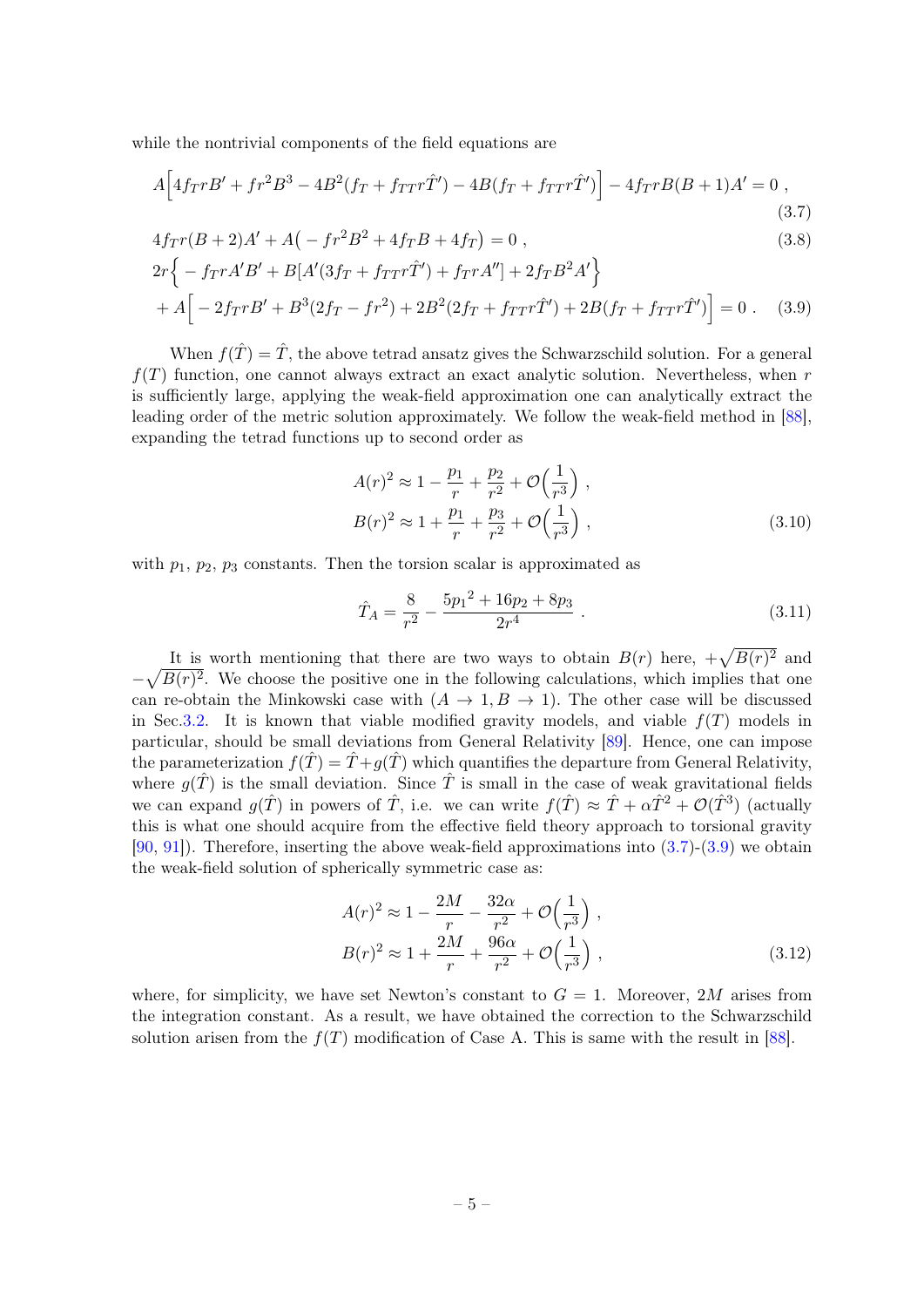#### <span id="page-6-0"></span>3.1.2 Specific tetrad Case B

Let us now investigate in the same way the subcase where  $\cos \gamma = 0$  is realized alongside  $\sin \gamma = -1$ . The tetrad ansatz for this Case B is:

<span id="page-6-4"></span>
$$
h^{a}_{\mu} = \begin{pmatrix} A(r) & 0 & 0 & 0 \\ 0 & B(r)\sin(\theta)\cos(\phi) & r\cos(\theta)\cos(\phi) & -r\sin(\theta)\sin(\phi) \\ 0 & B(r)\sin(\theta)\sin(\phi) & r\cos(\theta)\sin(\phi) & r\sin(\theta)\cos(\phi) \\ 0 & B(r)\cos(\theta) & -r\sin(\theta) & 0 \end{pmatrix} .
$$
 (3.13)

The torsion scalar becomes

$$
\hat{T}_B = \frac{2(B-1)[A(B-1) - 2rA']}{r^2AB^2} \,, \tag{3.14}
$$

while the field equations are

$$
A\left[4f_{T}rB' + fr^{2}B^{3} + 4B^{2}(f_{T} + f_{TT}r\hat{T}') - 4B(f_{T} + f_{TT}r\hat{T}')\right] + 4f_{T}r(B-1)BA' = 0,
$$
\n(3.15)

$$
4f_Tr(B-2)A' + A\left(fr^2B^2 + 4f_TB - 4f_T\right) = 0,
$$
\n
$$
2r\left\{-f_TrA'B' + B\left[A'(3f_T + f_{TT}r\hat{T}') + f_TrA''\right] - 2f_TB^2A'\right\}
$$
\n(3.16)

$$
-A\left[2f_{T}rB' + B^{3}(fr^{2} - 2f_{T}) + 2B^{2}(2f_{T} + f_{TT}r\hat{T}') - 2B(f_{T} + f_{TT}r\hat{T}')\right] = 0.
$$
 (3.17)

Applying the weak-field approximation [\(3.10\)](#page-5-2), the torsion scalar is approximated as  $\hat{T} =$  $\hat{T}_B + \mathcal{O}(\frac{1}{r^3})$  $\frac{1}{r^3}$ , with

<span id="page-6-3"></span><span id="page-6-2"></span>
$$
\hat{T}_B = -\frac{p_1^2}{2r^4} - \frac{p_1^3 - 4p_1p_2}{2r^5} \ . \tag{3.18}
$$

Interestingly enough, we observe that the torsion scalar expression for this Case B tetrad choice has a leading term of the order  $O\left(\frac{1}{r^2}\right)$  $(\frac{1}{r^4})$ , hence under the ansatz  $f(\hat{T}) \approx \hat{T} + \alpha \hat{T}^2 + \mathcal{O}(\hat{T}^3)$ equations  $(3.15)-(3.17)$  $(3.15)-(3.17)$  $(3.15)-(3.17)$  yield the solution:

<span id="page-6-5"></span>
$$
A(r)^{2} \approx 1 - \frac{2M}{r} + \mathcal{O}\left(\frac{1}{r^{3}}\right),
$$
  
\n
$$
B(r)^{2} \approx 1 + \frac{2M}{r} + \mathcal{O}\left(\frac{1}{r^{3}}\right).
$$
\n(3.19)

Therefore, Case B gives the same solution with General Relativity in the weak-field approximation, since the corrections appear only at higher orders. The fact that different tetrad choices give rise to different solutions is expected in the pure-tetrad choice and it is a disadvantage of the theory comparing with the covariant generalization.

#### <span id="page-6-1"></span>3.2 Covariant  $f(T)$  gravity

In this subsection we proceed to the extraction of spherically symmetric solutions in the case of covariant  $f(T)$  gravity, namely in the case where we consider a non-zero spin connection. Using the full complete torsion tensor  $T(2.3)$  $T(2.3)$  then the field equation becomes [\[72\]](#page-17-7)

$$
h\left(f_{TT}h_{a}{}^{\rho}S_{\rho}{}^{\mu\nu}\partial_{\nu}T - f_{T}h_{a}{}^{\rho}T^{\lambda}{}_{\nu\rho}S_{\lambda}{}^{\nu\mu} + f_{T}\omega^{b}{}_{a\nu}h_{b}{}^{\rho}S_{\rho}{}^{\nu\mu} + \frac{1}{2}fh_{a}{}^{\mu}\right) + f_{T}\partial_{\nu}\left(hh_{a}{}^{\rho}S_{\rho}{}^{\mu\nu}\right) = 4\pi G h h_{a}{}^{\rho}\stackrel{(m)}{T}{}_{\rho}{}^{\mu},
$$
\n(3.20)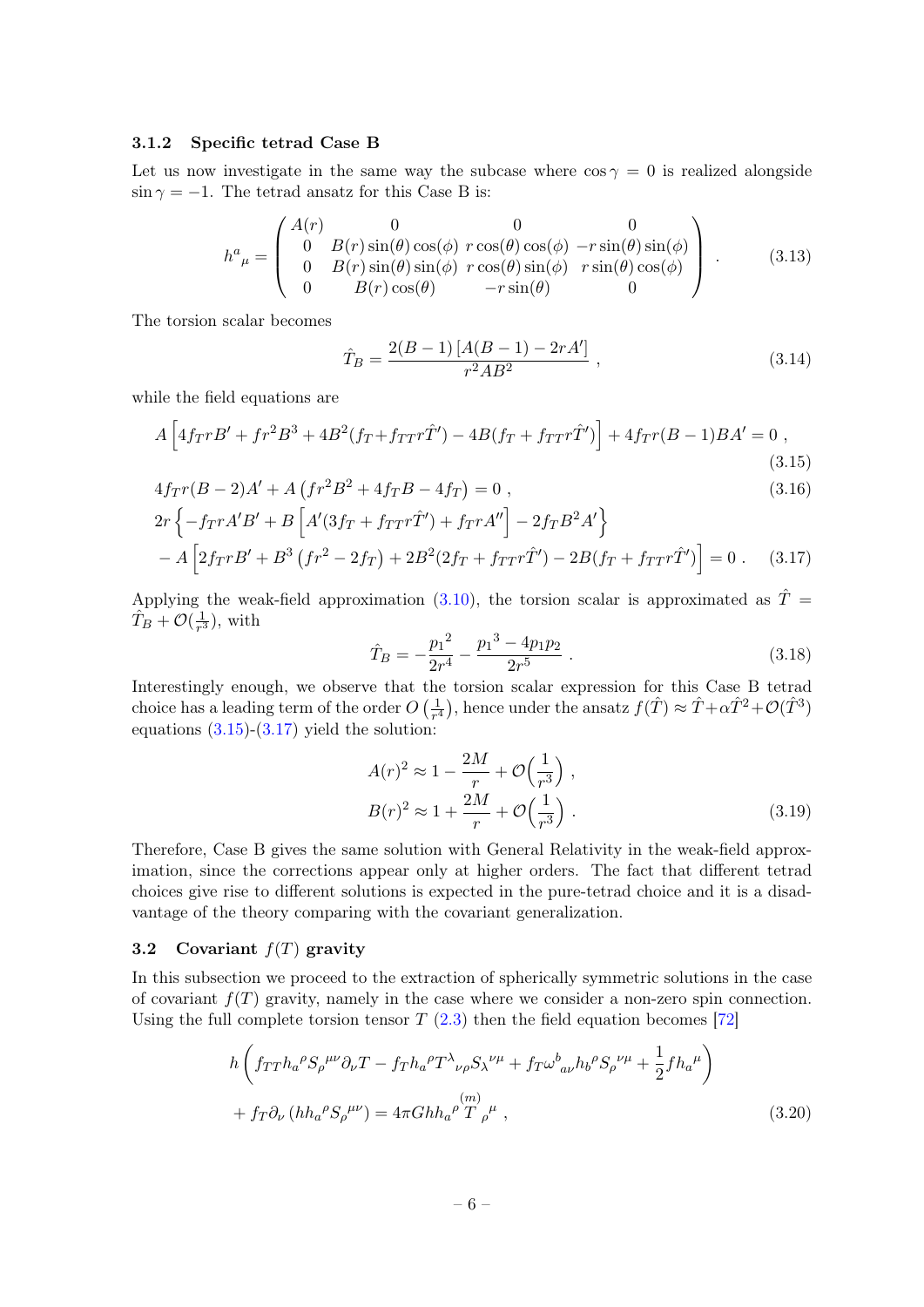and as we observe they explicitly include the spin connection  $\omega_{a\nu}^b$ . Hence, one can now impose a tetrad choice at will, and use  $(2.10)$  in order to calculate the components of the spin connection.

In particular, imposing the diagonal tetrad  $h^a_{\ \rho} = \text{diag}(A(r), B(r), r, r \sin \theta)$  one finds

$$
\omega^{\hat{1}}{}_{\hat{2}\theta} = -1, \quad \omega^{\hat{1}}{}_{\hat{3}\phi} = -\sin\theta, \quad \omega^{\hat{2}}{}_{\hat{3}\phi} = -\cos\theta \;, \tag{3.21}
$$

with all other components being zero (the hat represents indices in the tangent space). Similarly, for the Case A tetrad choice [\(3.5\)](#page-4-3) the spin connection components become

$$
\omega^{\hat{1}}{}_{\hat{2}\phi} = 2\sin^2\theta, \quad \omega^{\hat{1}}{}_{\hat{3}\theta} = -2\cos\phi, \quad \omega^{\hat{1}}{}_{\hat{3}\phi} = \sin 2\theta \sin\phi ,
$$

$$
\omega^{\hat{2}}{}_{\hat{3}\theta} = -2\sin\phi, \quad \omega^{\hat{2}}{}_{\hat{3}\phi} = -2\sin\theta \cos\theta \cos\phi . \tag{3.22}
$$

Finally, for the Case B tetrad choice [\(3.13\)](#page-6-4) the components of the spin connection are all vanishing. In all cases, by substituting the tetrad ansatz alongside the corresponding spin connection into the scalar torsion expression [\(2.6\)](#page-3-1) we obtain the same result, namely

<span id="page-7-0"></span>
$$
T = \hat{T}_B = \frac{2(B-1)[A(B-1) - 2rA']}{r^2AB^2} , \qquad (3.23)
$$

We mention here that the torsion scalar  $(3.23)$  is the complete torsion scalar T  $(2.6)$ , i.e. the one that does not change according to the choice of reference frame for the general tetrad [\(3.4\)](#page-4-4) and spin connection [\(2.10\)](#page-3-2), with  $(A \to 1, B \to 1)$  in order to recover Minkowski spacetime. The complete torsion scalar T corresponds to  $\mathcal{L}(h^a_{\mu}, \omega^a_{b\mu})$  in [\(2.8\)](#page-3-3), while the incomplete torsion scalar  $\hat{T}$  [\(2.9\)](#page-3-4) corresponds to  $\mathcal{L}(h^a_{\mu}, 0)$ . Although they differ by only one boundary term and give the same physics under TEGR, they give different physics in the more general  $f(T)$  theory.  $T(h^a_{\mu}, \omega^a_{b\mu})$  is the complete form of torsion scalar, which is obviously expected in the covariant formulation of  $f(T)$  gravity, and reveals its theoretical advantage. The complete torsion scalar [\(3.23\)](#page-7-0) will vanish in Minkowski spacetime  $(A \to 1, B \to 1)$ . This is a property that the other incomplete forms do not exhibit.

The weak-field method considered in Sec. [3.1](#page-4-0) cannot provide an exact Schwarzschild solution. This method can give the solution up to the first few terms of the series expansion, nevertheless it is difficult to acquire the higher-order terms. Eq.[\(3.19\)](#page-6-5) show that the differences of this  $f(T)$  model solution and Schwarzschild metric appear at high order. Hence, we need a more precise way to solve the equation.

We proceed to the perturbative solution of the above field equations. This perturbative method considers small deviations form TEGR, i.e.  $f(T) = T + \epsilon g(T)$ , with  $\epsilon$  a small tracking parameter. Hence, the solution for the tetrad functions will be a small correction to the standard Schwarzschild solution, namely [\[70,](#page-17-5) [92–](#page-18-3)[95,](#page-18-4) [95\]](#page-18-4)

<span id="page-7-1"></span>
$$
A(r)^{2} = 1 - \frac{2M}{r} + \epsilon a(r) , \qquad (3.24)
$$

$$
B(r)^{2} = \left(1 - \frac{2M}{r}\right)^{-1} + \epsilon b(r) . \qquad (3.25)
$$

Additionally, concerning  $g(T)$  we consider the quadratic correction (valid in the weak-field case), namely we impose  $g(T) \approx \alpha T^2 + \mathcal{O}(T^3)$ . Setting for convenience  $\sqrt{\frac{1}{1-\frac{2M}{r}}} \to x$ , and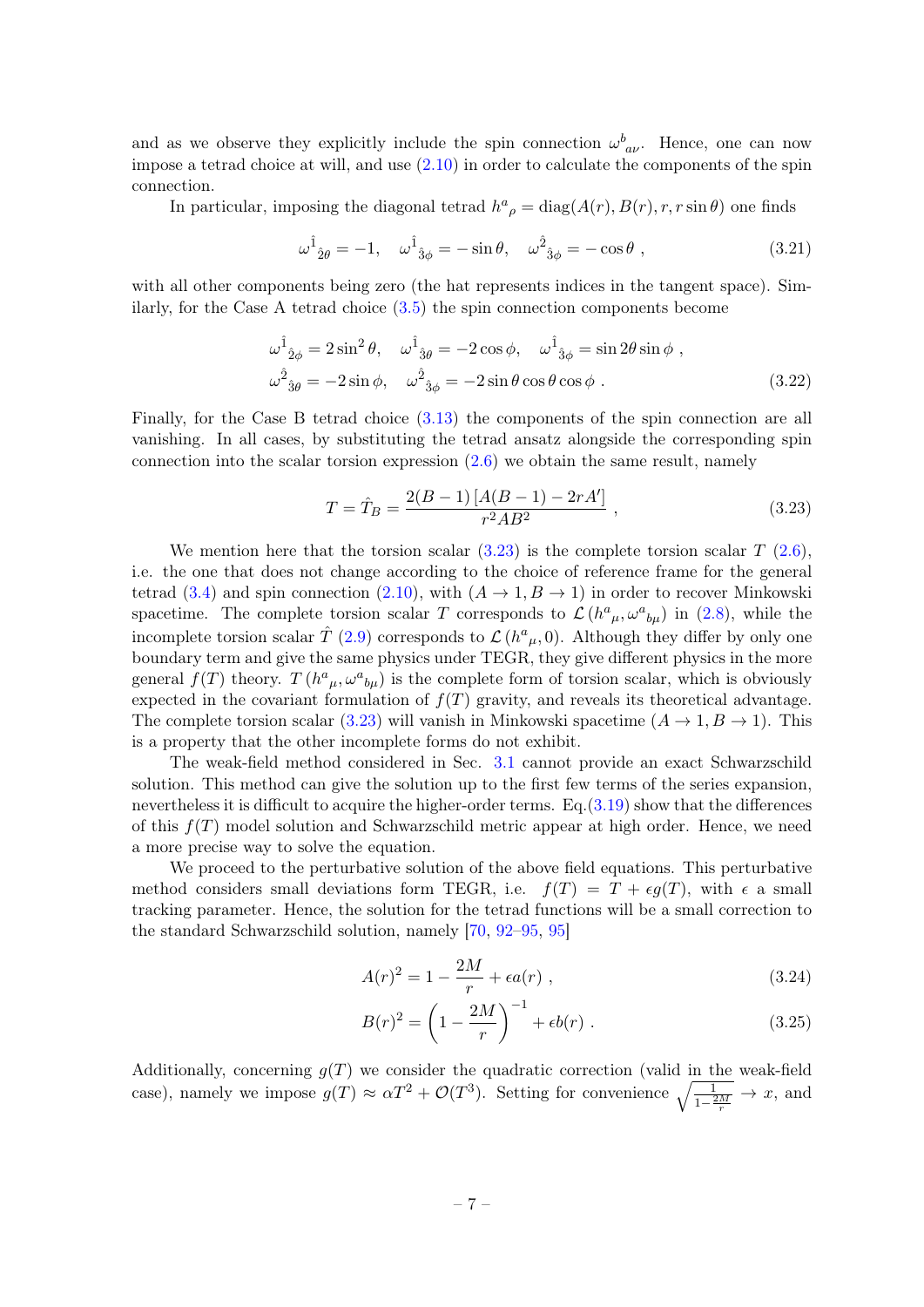keeping only first-order terms in  $\epsilon$ , substituting all the above into equations [\(3.15\)](#page-6-2)-[\(3.17\)](#page-6-3), we acquire the differential equations for  $a(r)$  and  $b(r)$  with respect to r as

$$
r^{2}x(2M-r)^{3}b'(r) - rxb(r)(r-2M)^{2}(2M+r)
$$
  
-8\alpha [5M<sup>2</sup>(5x-2) - 6Mr(4x-3) + 6r<sup>2</sup>(x-1)] = 0, (3.26)

$$
2Mr^{4}a'(r) - r^{5}a'(r) + 2Mr^{3}a(r) + r^{2}b(r)(r - 2M)^{2} - 16\alpha r^{2}
$$
  
+32 $\alpha M^{2}x - 8\alpha M^{2} - 48\alpha Mrx + 32\alpha Mr + 16\alpha r^{2}x = 0$ , (3.27)

$$
4Mr^{6}xa''(r) - 4M^{2}r^{5}xa''(r) + r^{7}(-x)a''(r) - 6M^{2}r^{4}xa'(r) + 5Mr^{5}xa'(r)
$$
  

$$
-r^{6}xa'(r) + 2Mr^{3}xa(r)(M-r) + 8M^{4}r^{2}xb'(r) - 20M^{3}r^{3}xb'(r) + 18M^{2}r^{4}xb'(r)
$$
  

$$
-7Mr^{5}xb'(r) + r^{6}xb'(r) - 2Mrxb(r)(M-r)(r - 2M)^{2} - 256\alpha M^{3}x + 80\alpha M^{3}
$$
  

$$
+384\alpha M^{2}rx - 240\alpha M^{2}r - 192\alpha Mr^{2}x + 160\alpha Mr^{2} + 32\alpha r^{3}x - 32\alpha r^{3} = 0 , \qquad (3.28)
$$

two out of which are independent. The solutions of the above equations are

$$
a(r) = -\frac{M^2r^2\left[c_2(2M-r) + c_1\right]}{M^2r^3}
$$
  

$$
-\frac{2\alpha\left[3M^3 + 2M^2r(9-32x) + Mr^2(64x+3) - 16r^3x\right] - 3\alpha r^2(r-3M)\ln\left(\frac{r}{r-2M}\right)}{3M^2r^3}
$$
  

$$
b(r) = \frac{c_1Mr^3}{Mr^2(r-2M)^2}
$$
 (3.29)

$$
-\frac{2\alpha \left[48M^3x + M^2r(75-136x) + Mr^2(88x-69) - 16r^3x\right] - 3\alpha r^3 \ln\left(\frac{r}{r-2M}\right)}{3Mr^2(r-2M)^2},\tag{3.30}
$$

where  $c_1$  and  $c_2$  are integration constants. This solution is consistent with the result in [\[92,](#page-18-3) [93\]](#page-18-5). In particular, under the variable transformation  $\mu = \sqrt{1 - \frac{2M}{r}}$  $\frac{M}{r}$ , the form in the previous article can be obtained. The choice of the coefficients and the setting of the parameters of the perturbation solution are not exactly the same, i.e. there is going to be a coefficient difference. Expanding in powers of  $\frac{1}{r}$ , we obtain

$$
a(r) \approx \left(c_2 + \frac{32\alpha}{3M^2}\right) - \left(2c_2M + c_1 + \frac{32\alpha}{M}\right)\frac{1}{r} - \frac{8}{5}\alpha M^3 \left(\frac{1}{r}\right)^5 + \mathcal{O}\left(\frac{1}{r}\right)^6,
$$
  
\n
$$
b(r) \approx \frac{1}{r}\left(c_1 + \frac{32\alpha}{3M}\right) + \left(4c_1M + \frac{128\alpha}{3}\right)\left(\frac{1}{r}\right)^2 + \left(12c_1M^2 + 128\alpha M\right)\left(\frac{1}{r}\right)^3 + \left(32c_1M^3 + \frac{1024\alpha M^2}{3}\right)\left(\frac{1}{r}\right)^4 + \left(80c_1M^4 + \frac{2584\alpha M^3}{3}\right)\left(\frac{1}{r}\right)^5 + \mathcal{O}\left(\frac{1}{r}\right)^6.
$$
 (3.31)

In order for this solution to be able to recover the vacuum limit, the integration constants should satisfy  $c_1 = -\frac{32\alpha}{3M}$  and  $c_2 = -\frac{32\alpha}{3M^2}$ . Interestingly enough, substituting these expressions into the above solutions leads to the simple result

$$
a(r) \approx -\frac{8\alpha M^3}{5r^5} + \mathcal{O}\left(\frac{1}{r^6}\right) ,
$$
  

$$
b(r) \approx \frac{8\alpha M^3}{r^5} + \mathcal{O}\left(\frac{1}{r^6}\right) .
$$
 (3.32)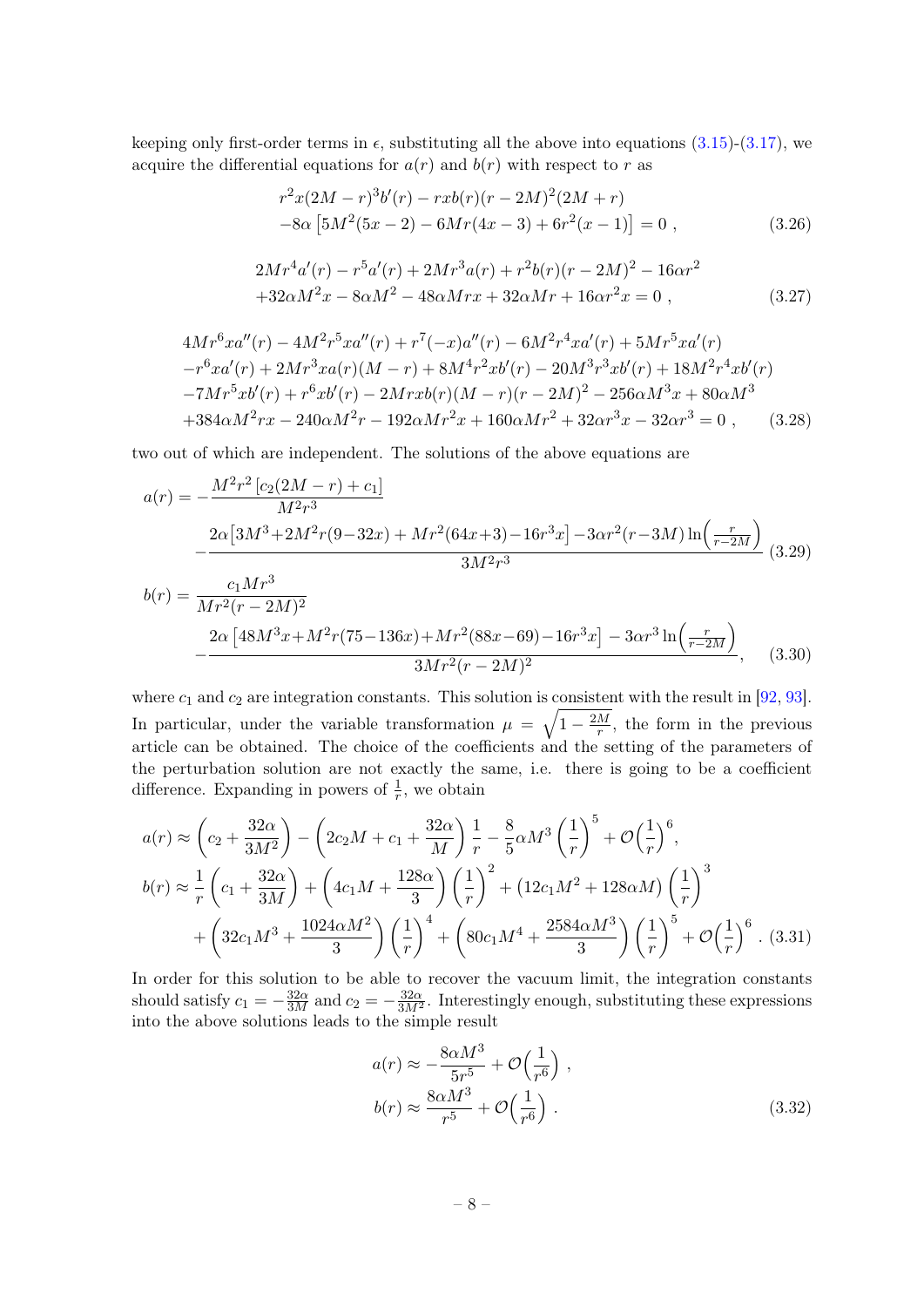As we can see, in the weak-field limit the difference between this solution and the standard Schwarzschild one is of the order  $\frac{1}{r^5}$ . This implies that in order to distinguish viable  $f(T)$ gravity from General Relativity in the Solar System (where the gravitational field is weak) one should have observations with very high degree of precision, which verifies the results of [\[67](#page-17-3)[–69\]](#page-17-4). Nevertheless, one could find a measurable effect and distinguish  $f(T)$  gravity from TEGR even for small corrections in the lensing features.

Before closing this section we would like to add some comments. As we saw, what we can determine are the properties of the metric  $B(r)^2$ , while  $B(r)$  could be valued in more than one way. In the above calculation we chose  $B(r) = +\sqrt{B(r)^2}$ . However, there is another case, namely  $B(r) = -\sqrt{B(r)^2}$ . These two cases actually represent different ways of returning to Minkowski spacetime. If we choose the negative case, we re-obtain Minkowski spacetime for  $(A \to 1, B \to -1)$ . It is worth noting that the difference between  $T_A$  and  $T_B$  is that  $B(r) \to -B(r)$ . When we choose  $(A \to 1, B \to -1)$  in order to go back to Minkowski spacetime, the Case A would correspond to vanishing spin connection. Definitely, this is only a sign difference and does not change the physics. When we insert the concrete values of  $A(r)$ and  $B(r)$  in the  $B(r) = -\sqrt{B(r)^2}$  case, the torsion scalar and the metric solution are the same as in the  $B(r) = +\sqrt{B(r)^2}$  case.

#### <span id="page-9-0"></span>4 Deflection angle and lensing behavior

In this Section we provide the framework where a signature of  $f(T)$  gravity could be seen even in the realistic cases where  $f(T)$  is close to TEGR. As it is known, the propagation of light in different theories of gravity is different, hence we start our analysis by calculating the light bending.

#### <span id="page-9-1"></span>4.1 Deflection angle

Let us investigate the deflection of light rays propagating in a static spherically symmetric spacetime in the framework of  $f(T)$  gravity. We follow [\[96\]](#page-18-6) and extend the calculation to higher orders. Considering the metric [\(3.1\)](#page-3-5), the bending angle of light  $\hat{\varepsilon}$  is expressed as

<span id="page-9-2"></span>
$$
\hat{\varepsilon}(r_0) = 2 \int_{r_0}^{\infty} \left| \frac{d\varphi}{dr} \right| dr - \pi
$$

$$
= 2 \int_{r_0}^{\infty} \frac{1}{r^2} \sqrt{\frac{A^2 B^2}{1/b^2 - A^2/r^2}} dr - \pi , \qquad (4.1)
$$

where  $r_0$  is the radial coordinate when the light ray is closest to the central mass. Furthermore, b is the impact parameter, which is an invariant of the light ray, related to  $r_0$  through  $\frac{1}{b^2}$  =  $A(r_0)^2$  $\frac{r_{0}}{r_{0}^{2}}$  [\[96\]](#page-18-6). It should be noted that  $r_{0}$  and therefore b are assumed small compared to the mass of the compact object  $M$ . Therefore, in the spacetime region we are interested in, the metric elements can be expanded as

<span id="page-9-3"></span>
$$
A(r)^{2} = 1 - a_{1} \left(\frac{M}{r}\right) + a_{2} \left(\frac{M}{r}\right)^{2} - a_{3} \left(\frac{M}{r}\right)^{3} + a_{4} \left(\frac{M}{r}\right)^{4} - a_{5} \left(\frac{M}{r}\right)^{5} \cdots
$$
 (4.2)

$$
B(r)^{2} = 1 + 2b_{1} \left(\frac{M}{r}\right) + 4b_{2} \left(\frac{M}{r}\right)^{2} + 8b_{3} \left(\frac{M}{r}\right)^{3} + 16b_{4} \left(\frac{M}{r}\right)^{4} + 32b_{5} \left(\frac{M}{r}\right)^{5} \cdots (4.3)
$$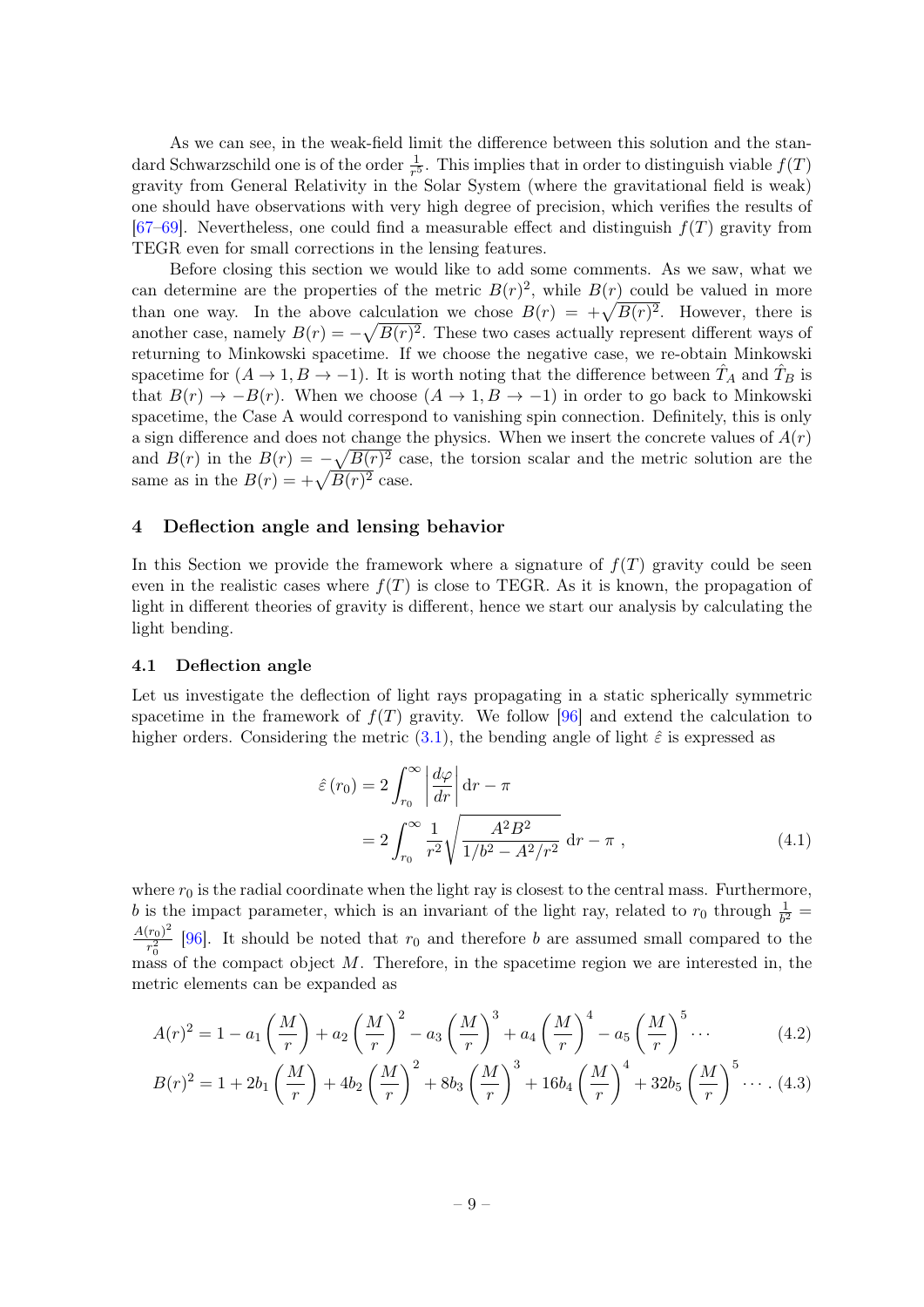Substituting  $A(r)$  and  $B(r)$  into eq.[\(4.1\)](#page-9-2), expanding in powers of  $\frac{M}{r}$ , integrating term by term, and replacing  $r_0$  in terms of b, we extract the bending angle as

<span id="page-10-0"></span>
$$
\hat{\varepsilon}(b) \approx A_1 \left(\frac{M}{b}\right) + A_2 \left(\frac{M}{b}\right)^2 + A_3 \left(\frac{M}{b}\right)^3 + A_4 \left(\frac{M}{b}\right)^4 + A_5 \left(\frac{M}{b}\right)^5 + \mathcal{O}\left(\frac{M}{b}\right)^6 , \quad (4.4)
$$

where

$$
A_1 = a_1 + 2b_1,
$$
  
\n
$$
A_2 = \frac{1}{4} \left(2a_1^2 + 2a_1b_1 - 2a_2 - b_1^2 + 4b_2\right) \pi,
$$
  
\n
$$
A_3 = \frac{35a_1^3}{12} + \frac{5a_1^2b_1}{2} - a_1 \left(5a_2 + b_1^2 - 4b_2\right) + \frac{2}{3} \left(3a_3 - 3a_2b_1 + b_1^3 - 4b_1b_2 + 8b_3\right),
$$
  
\n
$$
A_4 = \frac{3}{64} \pi \left[40a_1^4 + 32a_1^3b_1 - 12a_1^2 \left(8a_2 + b_1^2 - 4b_2\right) + 8a_1 \left(-6a_2b_1 + 6a_3 + b_1^3 - 4b_1b_2 + 8b_3\right) + 24a_2^2 + 8a_2 \left(b_1^2 - 4b_2\right) + 16a_3b_1 - 16a_4 - 5b_1^4 + 24b_1^2b_2 - 32b_1b_3 - 16b_2^2 + 64b_4\right],
$$
  
\n
$$
A_5 = \frac{1001a_1^5}{80} + \frac{77a_1^4b_1}{8} - \frac{7}{2}a_1^3 \left(11a_2 + b_1^2 - 4b_2\right)
$$
  
\n
$$
+ \frac{7}{3}a_1^2 \left(-9a_2b_1 + 9a_3 + b_1^3 - 4b_1b_2 + 8b_3\right)
$$
  
\n
$$
+ \frac{1}{3}a_1 \left[63a_2^2 + 14a_2 \left(b_1^2 - 4b_2\right) + 28a_3b_1 - 28a_4 - 5b_1^4 + 24b_1^2b_2 - 32b_1b_3 - 16b_2^2 + 64b_4\right]
$$
  
\n
$$
+ \frac{2}{15} \left[35a_2^2b_1 - 10a_2 \left(7a_3 + b_1^3 - 4b_1b_2 + 8b_3\right
$$

We mention here that the metric  $(4.2)$  reproduces the TEGR and thus General Relativity case for

<span id="page-10-2"></span>
$$
a_1 = 2, \quad a_2 = 0, \quad a_3 = 0, \quad a_4 = 0, \quad a_5 = 0,
$$
  
\n $b_1 = 1, \quad b_2 = 1, \quad b_3 = 1, \quad b_4 = 1, \quad b_5 = 1,$  (4.6)

in which case the bending angle takes the standard form

<span id="page-10-1"></span>
$$
\hat{\varepsilon}_{GR}(b) \approx 4\left(\frac{M}{b}\right) + \frac{15\pi}{4}\left(\frac{M}{b}\right)^2 + \frac{128}{3}\left(\frac{M}{b}\right)^3 + \frac{3465\pi}{64}\left(\frac{M}{b}\right)^4 + \frac{3584}{5}\left(\frac{M}{b}\right)^5 + \mathcal{O}\left(\frac{M}{b}\right)^6.
$$
\n(4.7)

Let us now apply the general expression  $(4.4)$  for the solution  $(4.2)$  and  $(3.24)$  that we obtained for the covariant  $f(T)$  gravity in the weak-field case  $f(T) = T + \epsilon \alpha T^2$ , i.e for the solution with  $\overline{8}$ 

<span id="page-10-3"></span>
$$
a_1 = 2, \quad a_2 = 0, \quad a_3 = 0, \quad a_4 = 0, \quad a_5 = \frac{8\alpha}{5M^2},
$$
  
\n $b_1 = 1, \quad b_2 = 1, \quad b_3 = 1, \quad b_4 = 1, \quad b_5 = 1 + \frac{\alpha}{4M^2}.$  (4.8)

We obtain

$$
\hat{\varepsilon}_{f(T)}(b) \approx 4\left(\frac{M}{b}\right) + \frac{15\pi}{4}\left(\frac{M}{b}\right)^2 + \frac{128}{3}\left(\frac{M}{b}\right)^3 + \frac{3465\pi}{64}\left(\frac{M}{b}\right)^4 + \left(\frac{3584}{5} + \frac{128\alpha}{15M^2}\right)\left(\frac{M}{b}\right)^5 + \mathcal{O}\left(\frac{M}{b}\right)^6
$$
\n
$$
(4.9)
$$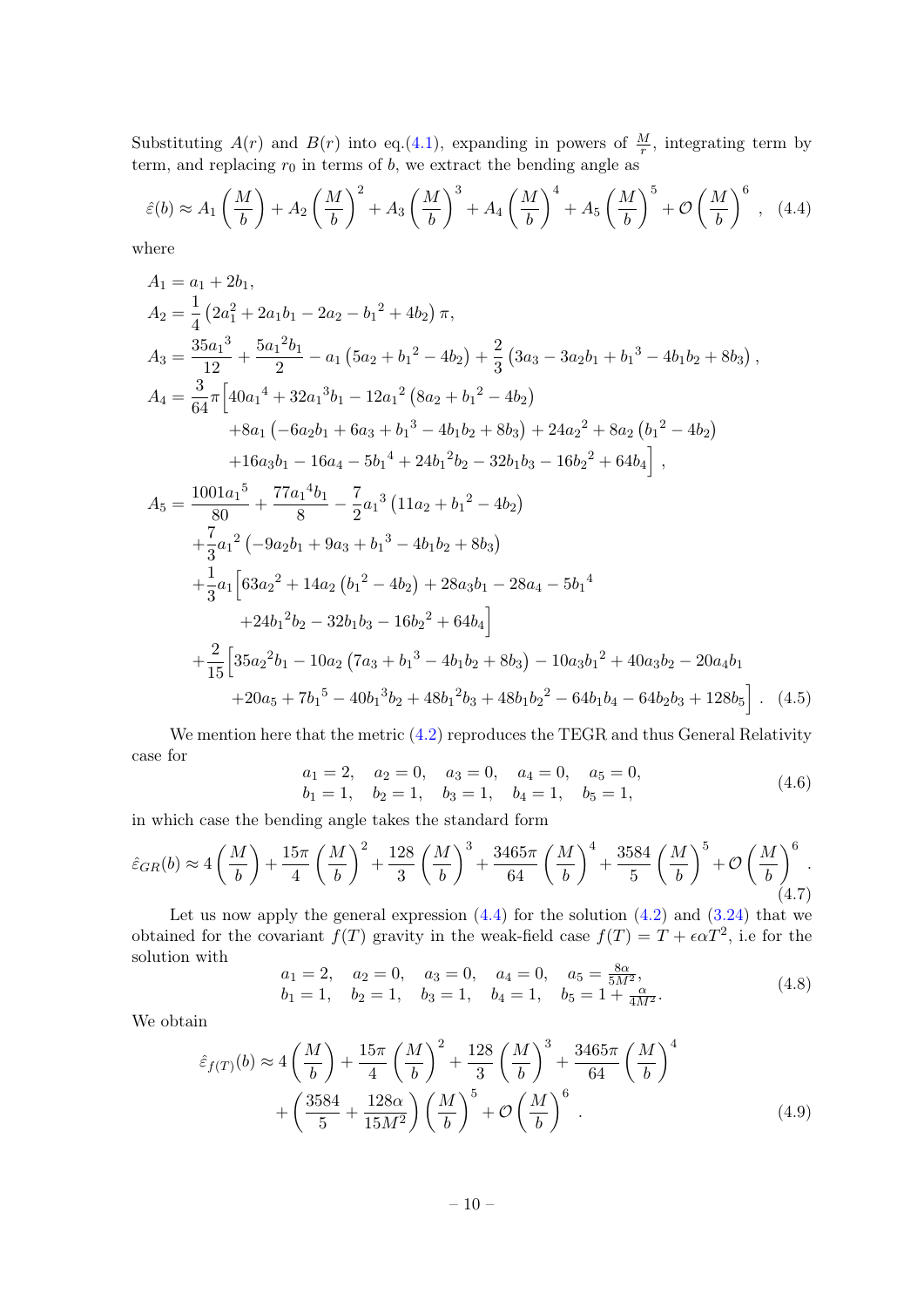Thus, we deduce that the difference of the deflection angle in the case of covariant  $f(T)$ gravity and General Relativity is

$$
\Delta \hat{\varepsilon}(b) = \hat{\varepsilon}_{f(T)}(b) - \hat{\varepsilon}_{GR}(b) \approx \frac{128\alpha}{15M^2} \left(\frac{M}{b}\right)^5 + \mathcal{O}\left(\frac{M}{b}\right)^6 \tag{4.10}
$$

As mentioned above, the discrepancy appears at a very high order. This is consistent with the calculation results of the related recent works [\[70,](#page-17-5) [95\]](#page-18-4), which expand deflection angle in terms of  $\frac{M}{r}$ . We are expanding the deflection angle in terms of  $\frac{M}{b}$ , in order to make it easier to calculate the gravitational lensing effects. The forms of the two results can be transformed by a simple redefinition of variables.

#### <span id="page-11-0"></span>4.2 Lensing framework

We now turn to the basic calculation of the present work, namely to find the effect on gravitational lensing. In particular, the change in the deflection angle affects the lensing features. Hence, knowing the result of the previous subsection, we can now examine the position and magnification of the gravitational lensing in the case of the covariant  $f(T)$ gravity.

The geometrical principle of gravitational lensing is depicted in Fig. [1.](#page-11-1)  $\beta$  and  $\Theta$  are the angular position of the source S and the image S'. Moreover,  $D_S$ ,  $D_L$ ,  $D_{LS}$  are the angular diameter distance from the observer to the light source, from the observer to the lens object, and from the lens object to the light source, respectively. Additionally,  $\varepsilon$  is the bending angle and b is the impact parameter discussed in the previous subsection. Finally,  $\Theta$  and b have the geometric relation  $\Theta = \sin^{-1} \left( \frac{b}{D} \right)$  $D_L$ [\[96,](#page-18-6) [97\]](#page-18-7).



<span id="page-11-1"></span>Figure 1. Schematic representation of the geometric features of lensing.

The Virbhadra-Ellis lens equation can be expressed as [\[98,](#page-18-8) [99\]](#page-18-9)

<span id="page-11-2"></span>
$$
\tan \mathcal{B} = \tan \Theta - D[\tan \Theta + \tan(\hat{\alpha} - \Theta)], \qquad (4.11)
$$

where  $D = \frac{D_{LS}}{D_{C}}$  $\frac{D_{LS}}{D_S}$ . As usual, one introduces the Einstein angle as the standard scale for lenses, expressed as

$$
\theta_E \equiv \sqrt{\frac{4MD_{LS}}{D_L D_S}},\tag{4.12}
$$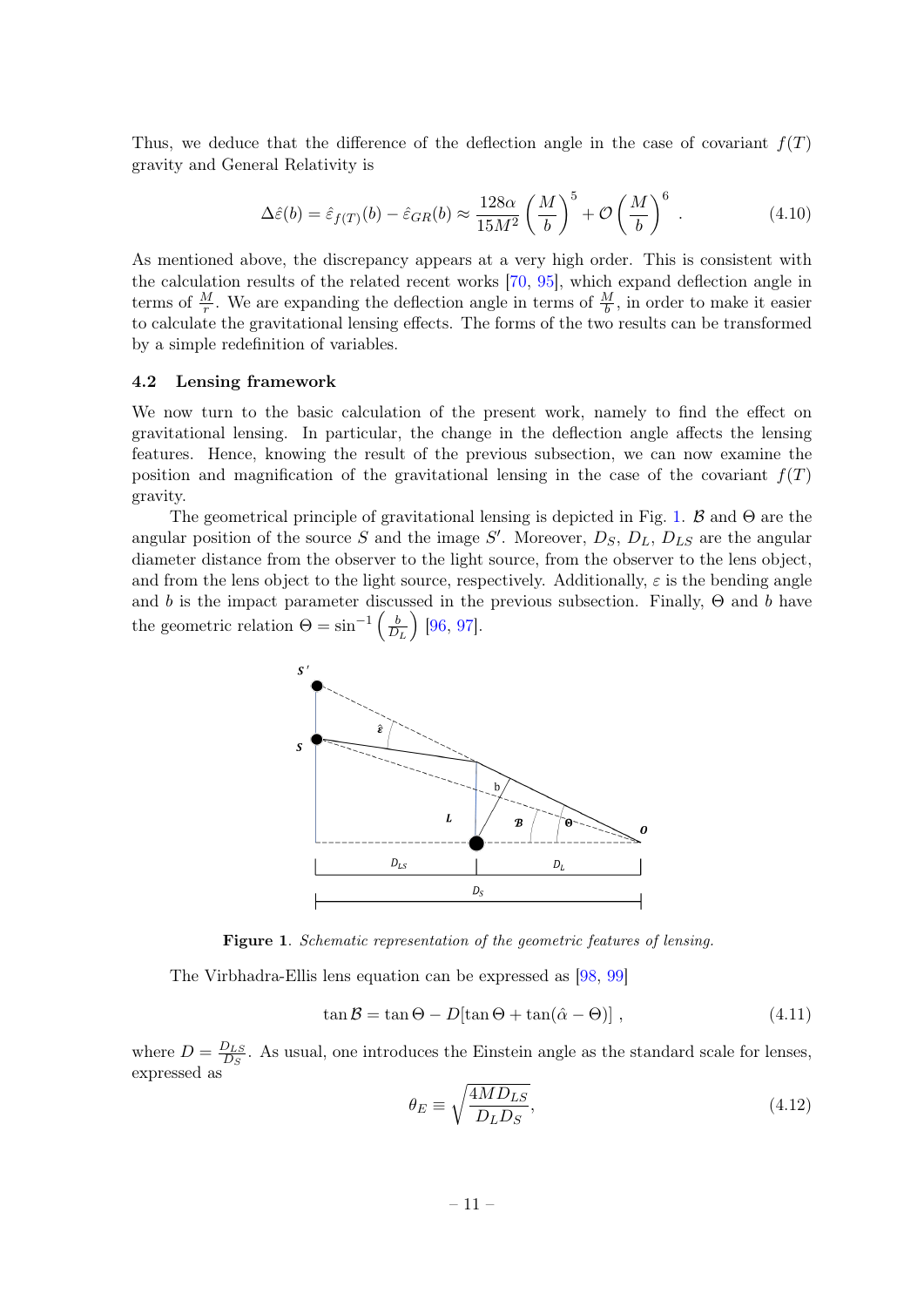which allows to define the scaled parameters

$$
\beta = \frac{\mathcal{B}}{\theta_E}, \quad \theta = \frac{\Theta}{\theta_E}, \quad \varepsilon = \frac{\Theta_M}{\theta_E} = \frac{\theta_E}{4D}, \tag{4.13}
$$

where  $\Theta_M = \tan^{-1} \left( \frac{M}{D} \right)$  $D_L$ ) is the angle relative to the gravitational radius of the lens. Note that  $\varepsilon$  will be the expansion parameter. Finally, we fix the source position  $\beta$  and expand the image position parameter  $\theta$  as

$$
\theta \approx \theta_0 + \theta_1 \varepsilon + \theta_2 \varepsilon^2 + \theta_3 \varepsilon^3 + \theta_4 \varepsilon^4 + \mathcal{O}(\varepsilon^5) \tag{4.14}
$$

Using the above definition, we can now write the bending angle in the Parameterized Post Newtonian metric [\(4.7\)](#page-10-1) as

$$
\hat{\varepsilon} = \frac{A_1}{\theta_0} \varepsilon + \frac{A_2 - A_1 \theta_1}{\theta_0^2} \varepsilon^2 + \frac{1}{\theta_0^3} \left[ A_3 - 2A_2 \theta_1 + A_1 \left( \frac{8}{3} D^2 \theta_0^4 + \theta_1^2 - \theta_0 \theta_2 \right) \right] \varepsilon^3 \n+ \frac{1}{3\theta_0^4} \left[ 8A_1 D^2 \theta_0^4 \theta_1 - 3A_1 \theta_0^2 \theta_3 + 6A_1 \theta_0 \theta_1 \theta_2 - 3A_1 \theta_1^3 + 16A_2 D^2 \theta_0^4 \right. \n- 6A_2 \theta_0 \theta_2 + 9A_2 \theta_1^2 - 9A_3 \theta_1 + 3A_4 \right] \varepsilon^4 \n+ \frac{1}{45\theta_0^5} \left\{ A_1 \left\{ 224 D^4 \theta_0^8 + 120 D^2 \theta_0^4 (\theta_0 \theta_2 + 2) + 45 \left[ 2\theta_0^2 \theta_1 \theta_3 + \theta_0^2 (\theta_2^2 - \theta_0 \theta_4) - 3\theta_0 \theta_1^2 \theta_2 + \theta_1^4 \right] \right\} \n- 45 \left[ 2A_2 \theta_0^2 \theta_3 - 6A_2 \theta_0 \theta_1 \theta_2 + 4A_2 \theta_1^3 - A_3 \left( 8 D^2 \theta_0^4 - 3\theta_0 \theta_2 + 6\theta_1^2 \right) + 4A_4 \theta_1 \right] + 45A_5 \right\} \varepsilon^5 \n+ \mathcal{O} \left( \varepsilon^6 \right) .
$$
\n(4.15)

We proceed by expanding the lens equation [\(4.11\)](#page-11-2) in terms of  $\varepsilon$ , and solving for the corresponding coefficients of  $\theta$  order by order. The first term gives the relation between  $\beta$ and  $\theta_0$ , namely

$$
\beta = \frac{4\theta_0^2 - A_1}{4\theta_0} \ . \tag{4.16}
$$

There are two solutions of  $\theta_0$ , corresponding to the two images on either side of the source. We keep the image positions be positive. The image on the same side of the source  $(\beta > 0)$ is labeled as  $\theta_0^+$ , while that on different side  $(\beta < 0)$  is labeled as  $\theta_0^-$ . Therefore, we have

$$
\theta_0^{\pm} = \frac{1}{2} \left( \sqrt{A_1 + \beta^2} \pm |\beta| \right) \,. \tag{4.17}
$$

Hence, we can apply the above expression and calculate the coefficients  $\theta_i$  of image position for the case of General Relativity, i.e. for  $(4.6)$ , and for the case of covariant  $f(T)$  gravity with  $f(T) = T + \alpha T^2$ , i.e. for [\(4.8\)](#page-10-3) (note that the difference in the deflection angle between the two theories occurs in  $A_5$ -terms). Hence, we conclude that the deviation of the image position between the two theories is found to be

$$
\Delta\theta \approx \theta_{f(T)} - \theta_{GR} = \frac{32\alpha}{15\theta_0^3 \left(\theta_0^2 + 1\right) M^2} \varepsilon^4 + \mathcal{O}(\varepsilon^5) \tag{4.18}
$$

Finally, let us calculate the magnification of the lensed image  $\mu$  at the position  $\Theta$ , which is given by [\[76\]](#page-17-20)

$$
\mu(\Theta) = \left[\frac{\sin B(\Theta)}{\sin \Theta} \frac{dB(\Theta)}{d\Theta}\right]^{-1} .
$$
\n(4.19)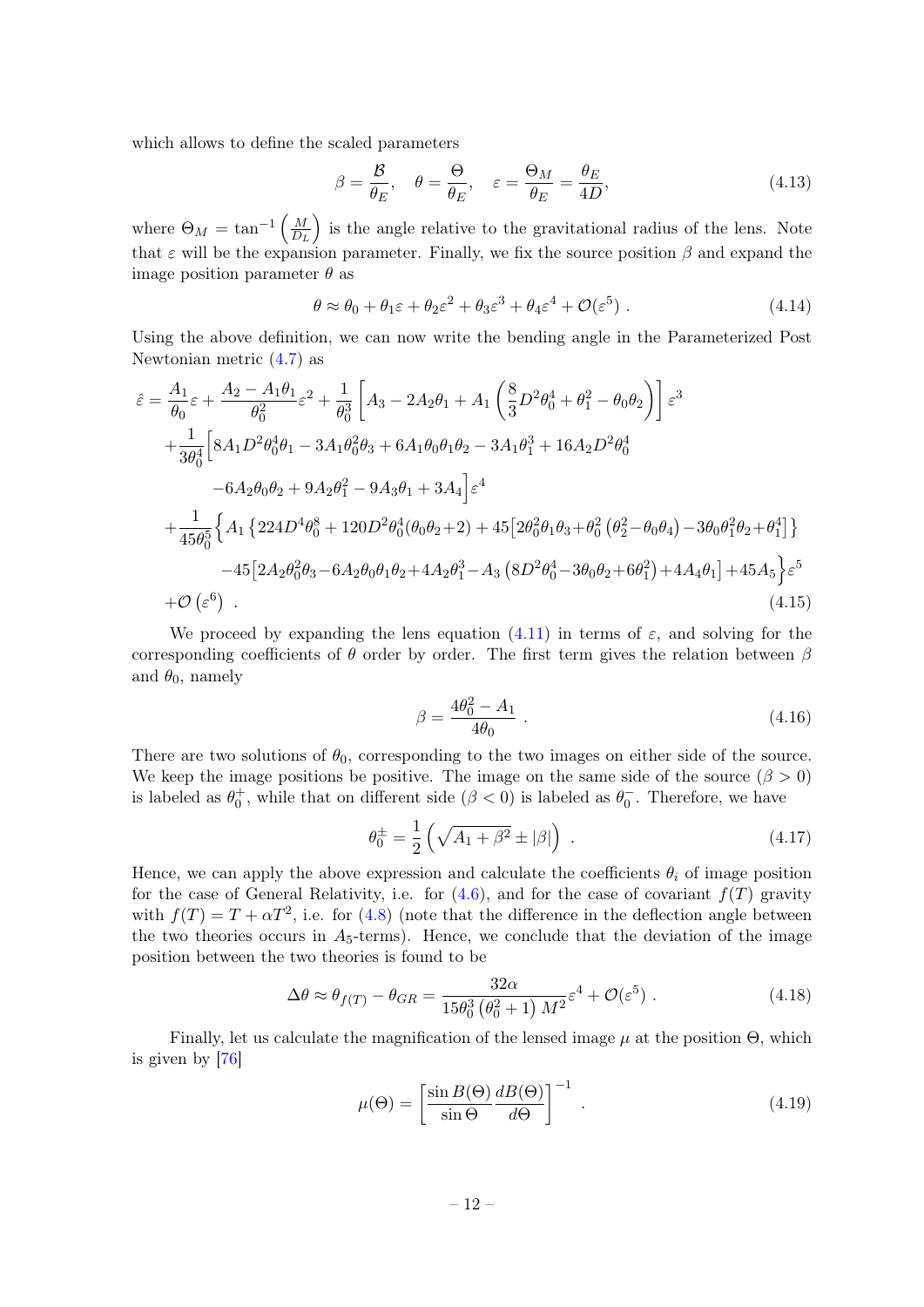Since  $\Theta = \theta \theta_E$  and  $\theta$  was expanded in  $\varepsilon$ , our obtained  $\theta$ -solution above leads to

$$
\mu = \mu_0 + \mu_1 \varepsilon + \mu_2 \varepsilon^2 + \mu_3 \varepsilon^3 + \mu_4 \varepsilon^4 + \mathcal{O}(\varepsilon^5)
$$
  
=  $\frac{16\theta_0^4}{16\theta_0^4 - A_1^2} - \frac{16A_2\theta_0^3}{(A_1 + 4\theta_0^2)^3} \varepsilon$   
+  $\frac{1}{3[(A_1 - 4\theta_0^2)(A_1 + 4\theta_0^2)^5]} \left\{ 8\left\{ \theta_0^2 [A_1^6 D^2 + 8A_1^5 (9D^2 - 6D - 2)\theta_0^2 - 384A_1A_3\theta_0^4 + 32A_1^4 (17D^2 - 12D - 4)\theta_0^4 + 128A_1^3 (9D^2 - 6D - 2)\theta_0^6 + A_1^2 (256D^2\theta_0^8 - 48A_3\theta_0^2) + 192\theta_0^4 (3A_2^2 - 4A_3\theta_0^2)] \right\} \varepsilon^2 + \cdots$  (4.20)

The terms up to the fourth order are too long and therefore we omit them for convenience. However, calculating  $\mu$  for General Relativity and for the covariant  $f(T)$  gravity, and finding their difference, leads to the simple expression

$$
\Delta \mu = \mu_{f(T)} - \mu_{GR} \approx \frac{64\alpha (2\theta_0^2 + 1)}{15 (\theta_0^2 - 1) (\theta_0^2 + 1)^3 M^2} \varepsilon^4 + \mathcal{O}(\varepsilon^5) . \tag{4.21}
$$

Usually one uses the net magnification of flux in the two images to represent the characteristics of a gravitational lens [\[75–](#page-17-9)[78\]](#page-17-21). Hence, the total magnification is:

$$
\mu_{\rm tot} = |\mu^+| + |\mu^-| \quad , \tag{4.22}
$$

where  $\mu^+$  and  $\mu^-$  are the corresponding magnifications of the two images  $\theta^+$  and  $\theta^-$ . Furthermore, it is more convenient to use  $\beta$  in order to express total magnification. Hence, we finally arrive at the following expression for the total magnification between the two theories:

$$
\Delta \mu_{\rm tot} = \mu_{\rm tot} f(T) - \mu_{\rm tot} GR \approx -\frac{64 \left(\beta^4 + 6\beta^2 + 6\right) \alpha}{15 \beta \left(\beta^2 + 4\right)^{3/2} M^2} \varepsilon^4 + \mathcal{O}(\varepsilon^5) \,. \tag{4.23}
$$

This is the main result of the present work. It provides the difference in the lensing features between the covariant, consistent,  $f(T)$  gravity and General Relativity. Hence, one could use lensing data in order to find the observational signature of  $f(T)$  gravity, and extract constraints in the allowed modification. We mention that in general lensing scales are not restricted as in the case of Solar System data, and therefore deviations from General Relativity could be observed more easily.

#### <span id="page-13-0"></span>5 Conclusions

In this work we calculated the deflection angle in the case of covariant  $f(T)$  gravity, as well as the deviations in the positions and magnifications of the lensed images comparing to General Relativity. Firstly, we extracted the spherically symmetric solutions for the pure-tetrad as well as the covariant formulation of the theory. Considering spherical solutions, the extension to the latter is crucial, since it ensures that the results do not suffer from frame-dependent artifacts that appeared in previous studies of such solutions in pure-tetrad formalism. As we indeed saw, the metric behavior for two specific tetrad choices corresponding to the same spherically symmetric metric ansatz is different, which is a not a desirable effect. On the other hand, the solution of the covariant case is perfectly self-consistent, independently of the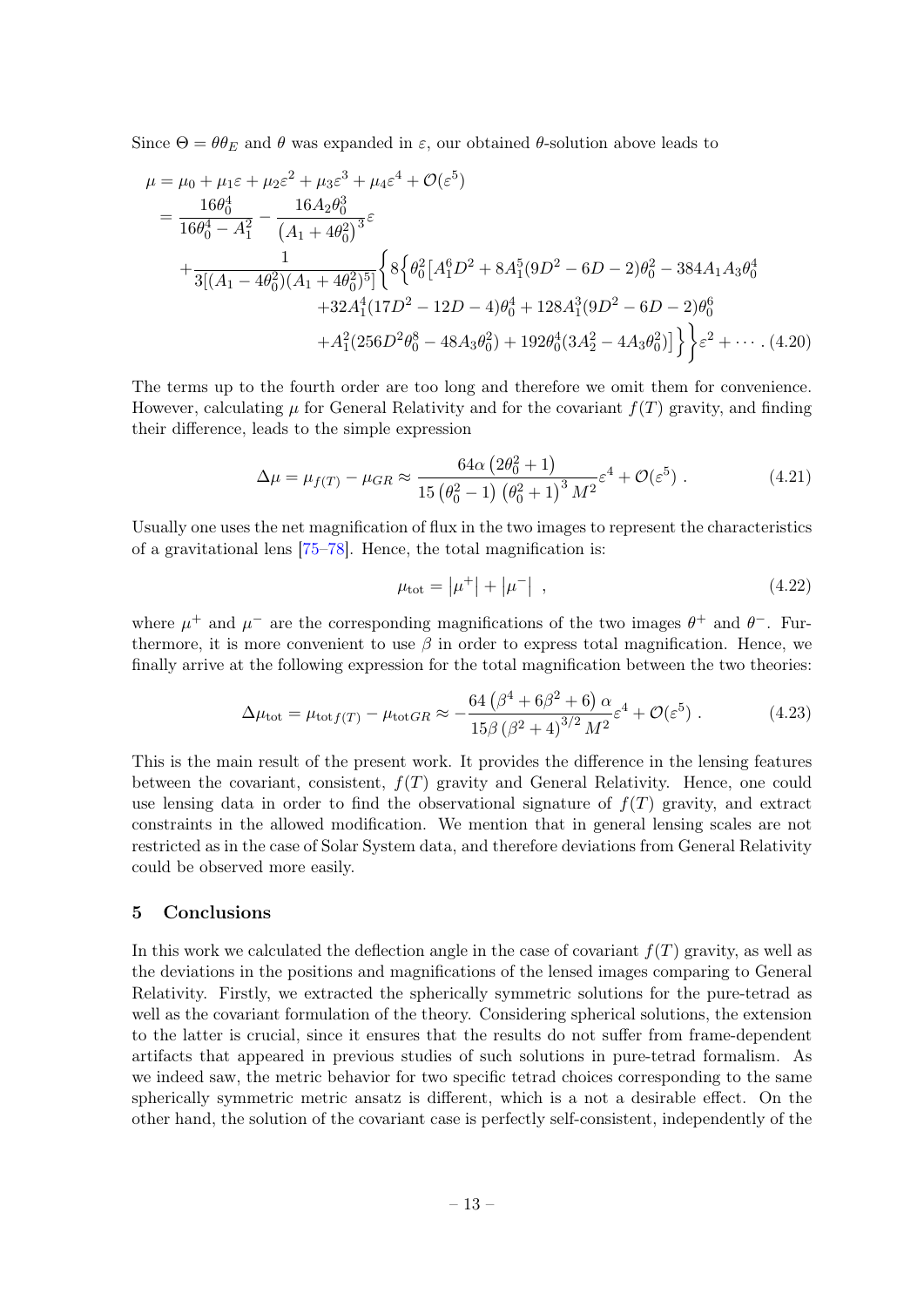tetrad ansatz. Moreover, applying the weak-field limit and perturbative approximation we extracted the deviation of the solution comparing to General Relativity, which turned out to be at the order of  $\frac{1}{r^5}$ .

As a next step, we used the obtained solution in order to calculate the deflection angle. Expanding the tetrad functions we extracted the difference in the light bending comparing to General Relativity, showing that it is of the order of  $\left(\frac{M}{b}\right)^5$  with M the mass of the compact body and  $b$  the impact parameter. Finally, applying the expression for the deflection angle in the lensing framework, we calculated the differences of the positions and magnifications of the lensed images comparing to General Relativity.

The effect of  $f(T)$  gravity on the lensing features can serve as an observable signature of  $f(T)$  gravity in the realistic cases where  $f(T)$  is expected to deviate only slightly from General Relativity. In particular, contrary to the Solar System application of regular  $f(T)$  gravity, which is impossible to find deviations from General Relativity, the lensing scales in general are not restricted, and therefore deviations from General Relativity could be observed more easily. It would be interesting to apply these results with galaxy-galaxy weak-lensing datasets (similarly to the analysis of [\[91\]](#page-18-2) for the simple, pure-tetrad version of the theory), as well as in the environments of supermassive black holes (in analogy with [\[100\]](#page-18-10) as an application in the Event Horizon Telescope observations) and other lensing datasets, in order to extract specific constraints on covariant  $f(T)$  gravity. Such a full observational confrontation lies beyond the scope of the present work and it is left for a future project.

#### Acknowledgments

We are grateful to Chao Chen, Zhaoting Chen, Yiqi Huang, Martin Krssak, Chunlong Li, Jiajun Zhang and Jun Zhang for helpful discussions. This work is supported in part by the NSFC (Nos. 11653002, 11961131007, 11722327, 11421303), by the CAST Young Elite Scientists Sponsorship (2016QNRC001), by the National Youth Talents Program of China, by the Fundamental Research Funds for Central Universities, by CAS project for young scientists in basic research (YSBR-006), by the CSC Innovation Talent Funds, and by the USTC Fellowship for International Cooperation. All numerics were operated on the computer clusters LINDA & JUDY in the particle cosmology group at USTC.

#### References

- <span id="page-14-0"></span>[1] S. Capozziello and M. De Laurentis, Phys. Rept. 509[, 167 \(2011\),](http://dx.doi.org/10.1016/j.physrep.2011.09.003) [arXiv:1108.6266 \[gr-qc\]](http://arxiv.org/abs/1108.6266) .
- <span id="page-14-1"></span>[2] S. Nojiri and S. D. Odintsov, [Phys. Rept.](http://dx.doi.org/10.1016/j.physrep.2011.04.001) 505, 59 (2011), [arXiv:1011.0544 \[gr-qc\]](http://arxiv.org/abs/1011.0544) .
- <span id="page-14-2"></span>[3] K. S. Stelle, [Phys. Rev. D](http://dx.doi.org/10.1103/PhysRevD.16.953) 16, 953 (1977).
- <span id="page-14-3"></span>[4] T. Clifton, P. G. Ferreira, A. Padilla, and C. Skordis, [Phys. Rept.](http://dx.doi.org/10.1016/j.physrep.2012.01.001) 513, 1 (2012), [arXiv:1106.2476 \[astro-ph.CO\]](http://arxiv.org/abs/1106.2476) .
- <span id="page-14-4"></span>[5] A. De Felice and S. Tsujikawa, [Living Rev. Rel.](http://dx.doi.org/10.12942/lrr-2010-3) 13, 3 (2010), [arXiv:1002.4928 \[gr-qc\]](http://arxiv.org/abs/1002.4928) .
- <span id="page-14-5"></span>[6] A. Unzicker and T. Case, (2005), [arXiv:physics/0503046](http://arxiv.org/abs/physics/0503046) .
- <span id="page-14-8"></span>[7] R. Aldrovandi and J. G. Pereira, [Teleparallel Gravity: An Introduction](http://dx.doi.org/10.1007/978-94-007-5143-9) (Springer, 2013).
- <span id="page-14-6"></span>[8] J. W. Maluf, [Annalen Phys.](http://dx.doi.org/10.1002/andp.201200272) 525, 339 (2013), [arXiv:1303.3897 \[gr-qc\]](http://arxiv.org/abs/1303.3897) .
- <span id="page-14-7"></span>[9] Y.-F. Cai, S. Capozziello, M. De Laurentis, and E. N. Saridakis, [Rept. Prog. Phys.](http://dx.doi.org/10.1088/0034-4885/79/10/106901) 79, [106901 \(2016\),](http://dx.doi.org/10.1088/0034-4885/79/10/106901) [arXiv:1511.07586 \[gr-qc\]](http://arxiv.org/abs/1511.07586) .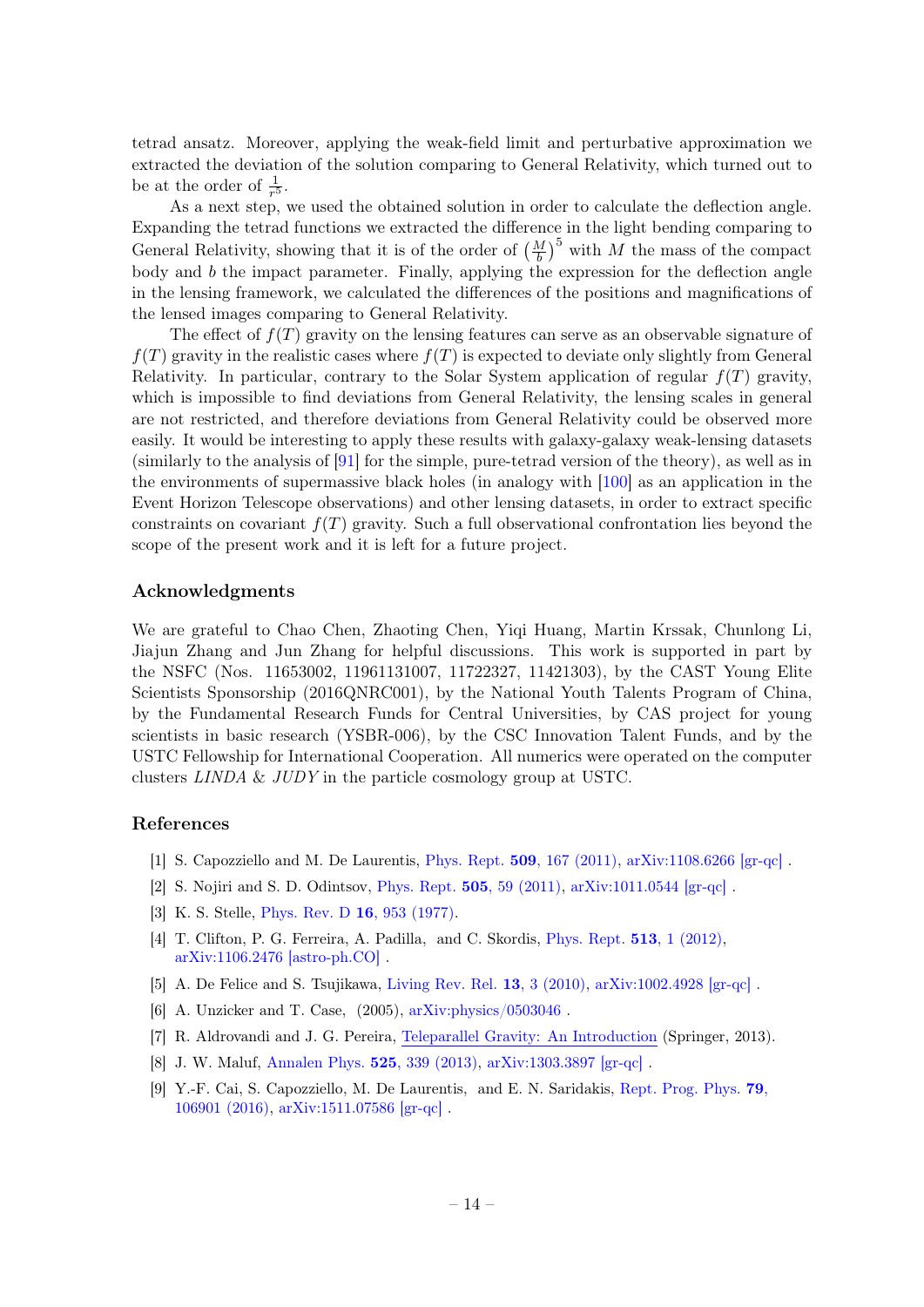- [10] G. R. Bengochea and R. Ferraro, Phys. Rev. D **79**[, 124019 \(2009\),](http://dx.doi.org/10.1103/PhysRevD.79.124019) [arXiv:0812.1205 \[astro-ph\]](http://arxiv.org/abs/0812.1205).
- <span id="page-15-0"></span>[11] E. V. Linder, Phys. Rev. D 81[, 127301 \(2010\),](http://dx.doi.org/10.1103/PhysRevD.81.127301) [Erratum: Phys.Rev.D 82, 109902 (2010)], [arXiv:1005.3039 \[astro-ph.CO\]](http://arxiv.org/abs/1005.3039) .
- <span id="page-15-1"></span>[12] G. Kofinas and E. N. Saridakis, Phys. Rev. D 90[, 084044 \(2014\),](http://dx.doi.org/10.1103/PhysRevD.90.084044) [arXiv:1404.2249 \[gr-qc\]](http://arxiv.org/abs/1404.2249) .
- <span id="page-15-2"></span>[13] G. Kofinas and E. N. Saridakis, Phys. Rev. D 90[, 084045 \(2014\),](http://dx.doi.org/10.1103/PhysRevD.90.084045) [arXiv:1408.0107 \[gr-qc\]](http://arxiv.org/abs/1408.0107) .
- <span id="page-15-3"></span>[14] S. Bahamonde, C. G. Böhmer, and M. Wright, Phys. Rev. D 92[, 104042 \(2015\),](http://dx.doi.org/10.1103/PhysRevD.92.104042) [arXiv:1508.05120 \[gr-qc\]](http://arxiv.org/abs/1508.05120) .
- [15] L. Karpathopoulos, S. Basilakos, G. Leon, A. Paliathanasis, and M. Tsamparlis, [Gen. Rel.](http://dx.doi.org/10.1007/s10714-018-2400-6) Grav. 50[, 79 \(2018\),](http://dx.doi.org/10.1007/s10714-018-2400-6) [arXiv:1709.02197 \[gr-qc\]](http://arxiv.org/abs/1709.02197) .
- <span id="page-15-4"></span>[16] C. G. Boehmer and E. Jensko, Phys. Rev. D 104[, 024010 \(2021\),](http://dx.doi.org/10.1103/PhysRevD.104.024010) [arXiv:2103.15906 \[gr-qc\]](http://arxiv.org/abs/2103.15906).
- <span id="page-15-5"></span>[17] C.-Q. Geng, C.-C. Lee, E. N. Saridakis, and Y.-P. Wu, *[Phys. Lett. B](http://dx.doi.org/10.1016/j.physletb.2011.09.082)* 704, 384 (2011), [arXiv:1109.1092 \[hep-th\]](http://arxiv.org/abs/1109.1092) .
- <span id="page-15-8"></span>[18] M. Hohmann, L. Järv, and U. Ualikhanova, Phys. Rev. D 97[, 104011 \(2018\),](http://dx.doi.org/10.1103/PhysRevD.97.104011) [arXiv:1801.05786 \[gr-qc\]](http://arxiv.org/abs/1801.05786) .
- <span id="page-15-6"></span>[19] S. Bahamonde, K. F. Dialektopoulos, and J. Levi Said, Phys. Rev. D 100[, 064018 \(2019\),](http://dx.doi.org/10.1103/PhysRevD.100.064018) [arXiv:1904.10791 \[gr-qc\]](http://arxiv.org/abs/1904.10791) .
- <span id="page-15-7"></span>[20] S.-H. Chen, J. B. Dent, S. Dutta, and E. N. Saridakis, Phys. Rev. D 83[, 023508 \(2011\),](http://dx.doi.org/ 10.1103/PhysRevD.83.023508) [arXiv:1008.1250 \[astro-ph.CO\]](http://arxiv.org/abs/1008.1250) .
- [21] R. Zheng and Q.-G. Huang, JCAP 03[, 002 \(2011\),](http://dx.doi.org/10.1088/1475-7516/2011/03/002) [arXiv:1010.3512 \[gr-qc\]](http://arxiv.org/abs/1010.3512) .
- [22] K. Bamba, C.-Q. Geng, C.-C. Lee, and L.-W. Luo, JCAP 01[, 021 \(2011\),](http://dx.doi.org/10.1088/1475-7516/2011/01/021) [arXiv:1011.0508](http://arxiv.org/abs/1011.0508) [\[astro-ph.CO\]](http://arxiv.org/abs/1011.0508) .
- [23] Y.-F. Cai, S.-H. Chen, J. B. Dent, S. Dutta, and E. N. Saridakis, [Class. Quant. Grav.](http://dx.doi.org/ 10.1088/0264-9381/28/21/215011) 28, [215011 \(2011\),](http://dx.doi.org/ 10.1088/0264-9381/28/21/215011) [arXiv:1104.4349 \[astro-ph.CO\]](http://arxiv.org/abs/1104.4349) .
- [24] S. Capozziello, V. F. Cardone, H. Farajollahi, and A. Ravanpak, [Phys. Rev. D](http://dx.doi.org/10.1103/PhysRevD.84.043527) 84, 043527 [\(2011\),](http://dx.doi.org/10.1103/PhysRevD.84.043527) [arXiv:1108.2789 \[astro-ph.CO\]](http://arxiv.org/abs/1108.2789) .
- [25] H. Wei, X.-J. Guo, and L.-F. Wang, [Phys. Lett. B](http://dx.doi.org/10.1016/j.physletb.2011.12.039) **707**, 298 (2012), [arXiv:1112.2270 \[gr-qc\]](http://arxiv.org/abs/1112.2270).
- [26] J. Amorós, J. de Haro, and S. D. Odintsov, Phys. Rev. D 87[, 104037 \(2013\),](http://dx.doi.org/10.1103/PhysRevD.87.104037) [arXiv:1305.2344](http://arxiv.org/abs/1305.2344)  $\left[\text{gr-qc}\right]$ .
- [27] G. Otalora, Phys. Rev. D 88[, 063505 \(2013\),](http://dx.doi.org/10.1103/PhysRevD.88.063505) [arXiv:1305.5896 \[gr-qc\]](http://arxiv.org/abs/1305.5896) .

.

- [28] K. Bamba, S. D. Odintsov, and D. Sáez-Gómez, Phys. Rev. D 88[, 084042 \(2013\),](http://dx.doi.org/10.1103/PhysRevD.88.084042) [arXiv:1308.5789 \[gr-qc\]](http://arxiv.org/abs/1308.5789) .
- [29] J.-T. Li, C.-C. Lee, and C.-Q. Geng, [Eur. Phys. J. C](http://dx.doi.org/10.1140/epjc/s10052-013-2315-z) 73, 2315 (2013), [arXiv:1302.2688 \[gr-qc\]](http://arxiv.org/abs/1302.2688)
- [30] A. Paliathanasis, S. Basilakos, E. N. Saridakis, S. Capozziello, K. Atazadeh, F. Darabi, and M. Tsamparlis, Phys. Rev. D 89[, 104042 \(2014\),](http://dx.doi.org/10.1103/PhysRevD.89.104042) [arXiv:1402.5935 \[gr-qc\]](http://arxiv.org/abs/1402.5935) .
- [31] M. Malekjani, N. Haidari, and S. Basilakos, [Mon. Not. Roy. Astron. Soc.](http://dx.doi.org/10.1093/mnras/stw3367) 466, 3488 (2017), [arXiv:1609.01964 \[gr-qc\]](http://arxiv.org/abs/1609.01964) .
- [32] G. Farrugia and J. Levi Said, Phys. Rev. D 94[, 124054 \(2016\),](http://dx.doi.org/10.1103/PhysRevD.94.124054) [arXiv:1701.00134 \[gr-qc\]](http://arxiv.org/abs/1701.00134) .
- [33] J.-Z. Qi, S. Cao, M. Biesiada, X. Zheng, and H. Zhu, [Eur. Phys. J. C](http://dx.doi.org/ 10.1140/epjc/s10052-017-5069-1) 77, 502 (2017), [arXiv:1708.08603 \[astro-ph.CO\]](http://arxiv.org/abs/1708.08603) .
- [34] Y.-F. Cai, C. Li, E. N. Saridakis, and L. Xue, Phys. Rev. D 97[, 103513 \(2018\),](http://dx.doi.org/ 10.1103/PhysRevD.97.103513) [arXiv:1801.05827 \[gr-qc\]](http://arxiv.org/abs/1801.05827) .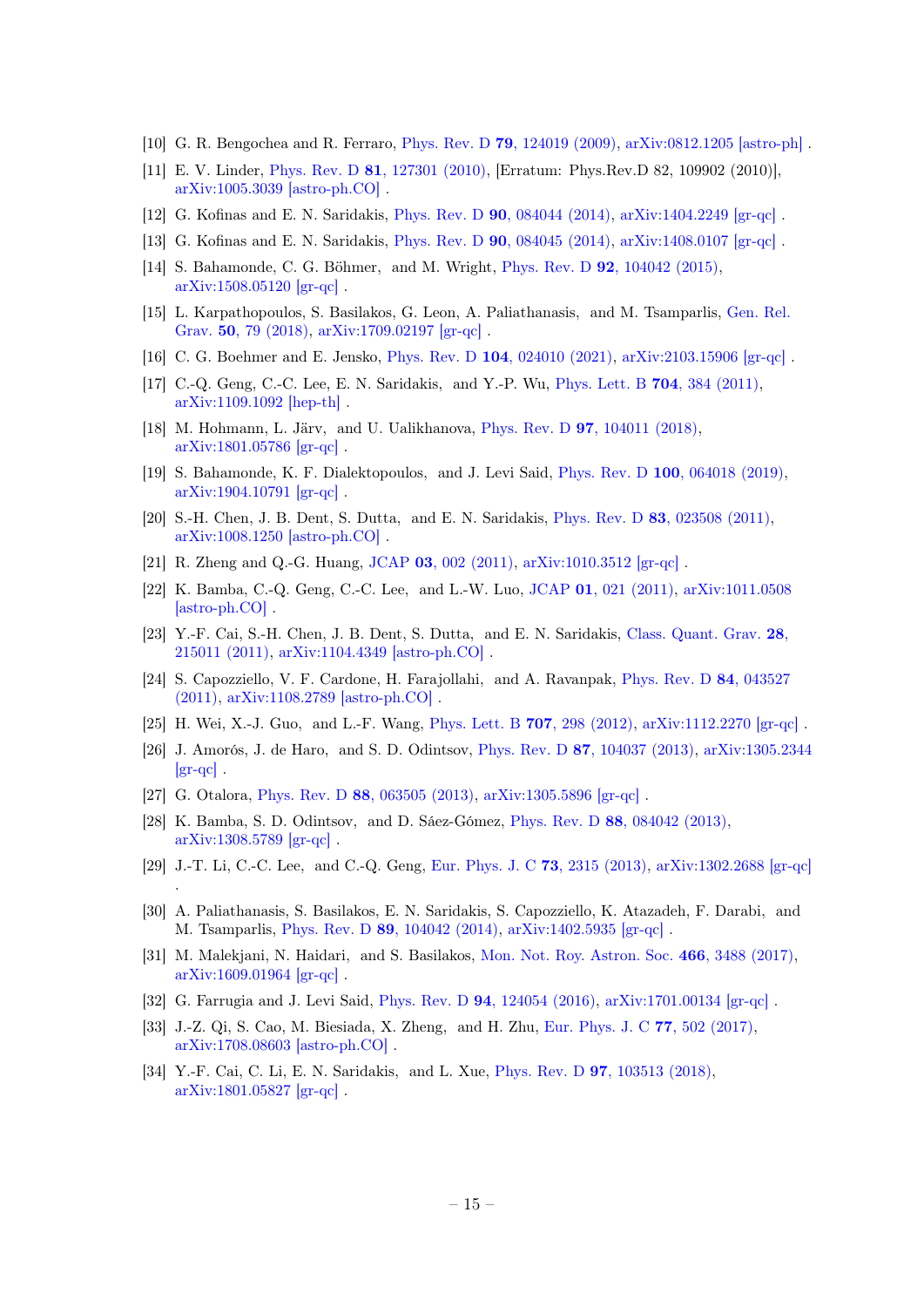- [35] H. Abedi, S. Capozziello, R. D'Agostino, and O. Luongo, Phys. Rev. D 97[, 084008 \(2018\),](http://dx.doi.org/10.1103/PhysRevD.97.084008) [arXiv:1803.07171 \[gr-qc\]](http://arxiv.org/abs/1803.07171) .
- [36] A. El-Zant, W. El Hanafy, and S. Elgammal, [Astrophys. J.](http://dx.doi.org/10.3847/1538-4357/aafa12) 871, 210 (2019), [arXiv:1809.09390 \[gr-qc\]](http://arxiv.org/abs/1809.09390) .
- [37] F. K. Anagnostopoulos, S. Basilakos, and E. N. Saridakis, Phys. Rev. D 100[, 083517 \(2019\),](http://dx.doi.org/10.1103/PhysRevD.100.083517) [arXiv:1907.07533 \[astro-ph.CO\]](http://arxiv.org/abs/1907.07533) .
- [38] R. C. Nunes, M. E. S. Alves, and J. C. N. de Araujo, Phys. Rev. D 100[, 064012 \(2019\),](http://dx.doi.org/10.1103/PhysRevD.100.064012) [arXiv:1905.03237 \[gr-qc\]](http://arxiv.org/abs/1905.03237) .
- [39] Y.-F. Cai, M. Khurshudyan, and E. N. Saridakis, [Astrophys. J.](http://dx.doi.org/10.3847/1538-4357/ab5a7f) 888, 62 (2020), [arXiv:1907.10813 \[astro-ph.CO\]](http://arxiv.org/abs/1907.10813) .
- [40] S.-F. Yan, P. Zhang, J.-W. Chen, X.-Z. Zhang, Y.-F. Cai, and E. N. Saridakis, [Phys. Rev. D](http://dx.doi.org/ 10.1103/PhysRevD.101.121301) 101[, 121301 \(2020\),](http://dx.doi.org/ 10.1103/PhysRevD.101.121301) [arXiv:1909.06388 \[astro-ph.CO\]](http://arxiv.org/abs/1909.06388) .
- [41] W. El Hanafy and G. G. L. Nashed, Phys. Rev. D 100[, 083535 \(2019\),](http://dx.doi.org/10.1103/PhysRevD.100.083535) [arXiv:1910.04160](http://arxiv.org/abs/1910.04160)  $\left[\text{gr-qc}\right]$ .
- [42] E. N. Saridakis, S. Myrzakul, K. Myrzakulov, and K. Yerzhanov, [Phys. Rev. D](http://dx.doi.org/10.1103/PhysRevD.102.023525) 102, 023525 [\(2020\),](http://dx.doi.org/10.1103/PhysRevD.102.023525) [arXiv:1912.03882 \[gr-qc\]](http://arxiv.org/abs/1912.03882) .
- [43] D. Wang and D. Mota, Phys. Rev. D 102[, 063530 \(2020\),](http://dx.doi.org/10.1103/PhysRevD.102.063530) [arXiv:2003.10095 \[astro-ph.CO\]](http://arxiv.org/abs/2003.10095).
- [44] M. Hashim, W. El Hanafy, A. Golovnev, and A. A. El-Zant, JCAP 07[, 052 \(2021\),](http://dx.doi.org/10.1088/1475-7516/2021/07/052) [arXiv:2010.14964 \[astro-ph.CO\]](http://arxiv.org/abs/2010.14964) .
- <span id="page-16-0"></span>[45] X. Ren, T. H. T. Wong, Y.-F. Cai, and E. N. Saridakis, [Phys. Dark Univ.](http://dx.doi.org/10.1016/j.dark.2021.100812) 32, 100812 (2021), [arXiv:2103.01260 \[astro-ph.CO\]](http://arxiv.org/abs/2103.01260) .
- <span id="page-16-1"></span>[46] C. G. Boehmer, A. Mussa, and N. Tamanini, [Class. Quant. Grav.](http://dx.doi.org/10.1088/0264-9381/28/24/245020) 28, 245020 (2011), [arXiv:1107.4455 \[gr-qc\]](http://arxiv.org/abs/1107.4455) .
- [47] P. A. Gonzalez, E. N. Saridakis, and Y. Vasquez, JHEP 07[, 053 \(2012\),](http://dx.doi.org/10.1007/JHEP07(2012)053) [arXiv:1110.4024](http://arxiv.org/abs/1110.4024)  $\left[\text{gr-qc}\right]$ .
- [48] R. Ferraro and F. Fiorini, Phys. Rev. D 84[, 083518 \(2011\),](http://dx.doi.org/10.1103/PhysRevD.84.083518) [arXiv:1109.4209 \[gr-qc\]](http://arxiv.org/abs/1109.4209) .
- [49] T. Wang, Phys. Rev. D 84[, 024042 \(2011\),](http://dx.doi.org/10.1103/PhysRevD.84.024042) [arXiv:1102.4410 \[gr-qc\]](http://arxiv.org/abs/1102.4410) .
- [50] K. Atazadeh and M. Mousavi, [Eur. Phys. J. C](http://dx.doi.org/10.1140/epjc/s10052-012-2272-y) 73, 2272 (2013), [arXiv:1212.3764 \[gr-qc\]](http://arxiv.org/abs/1212.3764) .
- [51] M. E. Rodrigues, M. J. S. Houndjo, J. Tossa, D. Momeni, and R. Myrzakulov, [JCAP](http://dx.doi.org/ 10.1088/1475-7516/2013/11/024) 11, 024 [\(2013\),](http://dx.doi.org/ 10.1088/1475-7516/2013/11/024) [arXiv:1306.2280 \[gr-qc\]](http://arxiv.org/abs/1306.2280) .
- [52] G. G. L. Nashed, Phys. Rev. D 88[, 104034 \(2013\),](http://dx.doi.org/10.1103/PhysRevD.88.104034) [arXiv:1311.3131 \[gr-qc\]](http://arxiv.org/abs/1311.3131) .
- [53] G. G. L. Nashed, [Adv. High Energy Phys.](http://dx.doi.org/10.1155/2014/830109) 2014, 830109 (2014).
- [54] E. L. B. Junior, M. E. Rodrigues, and M. J. S. Houndjo, JCAP 10[, 060 \(2015\),](http://dx.doi.org/ 10.1088/1475-7516/2015/10/060) [arXiv:1503.07857 \[gr-qc\]](http://arxiv.org/abs/1503.07857) .
- [55] G. Kofinas, E. Papantonopoulos, and E. N. Saridakis, Phys. Rev. D 91[, 104034 \(2015\),](http://dx.doi.org/10.1103/PhysRevD.91.104034) [arXiv:1501.00365 \[gr-qc\]](http://arxiv.org/abs/1501.00365) .
- [56] A. Das, F. Rahaman, B. K. Guha, and S. Ray, [Astrophys. Space Sci.](http://dx.doi.org/ 10.1007/s10509-015-2441-1) 358, 36 (2015), [arXiv:1507.04959 \[gr-qc\]](http://arxiv.org/abs/1507.04959) .
- [57] S. Rani, A. Jawad, and M. B. Amin, [Commun. Theor. Phys.](http://dx.doi.org/10.1088/0253-6102/66/4/411) 66, 411 (2016).
- [58] M. E. Rodrigues and E. L. B. Junior, [Astrophys. Space Sci.](http://dx.doi.org/10.1007/s10509-018-3262-9) 363, 43 (2018), [arXiv:1606.04918](http://arxiv.org/abs/1606.04918)  $|gr-qc|$ .
- [59] Z.-F. Mai and H. Lu, Phys. Rev. D 95[, 124024 \(2017\),](http://dx.doi.org/10.1103/PhysRevD.95.124024) [arXiv:1704.05919 \[hep-th\]](http://arxiv.org/abs/1704.05919) .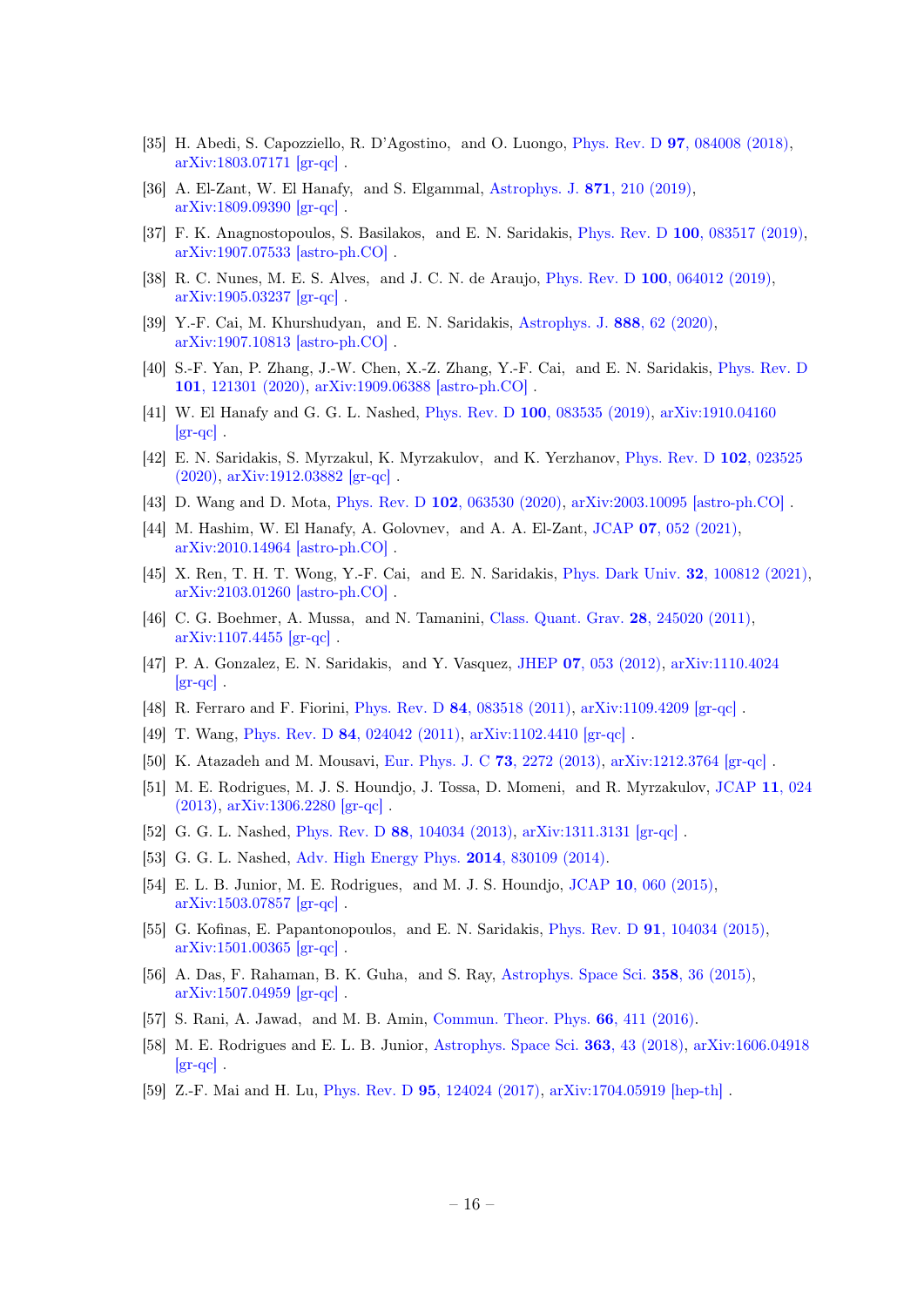- [60] K. Newton Singh, F. Rahaman, and A. Banerjee, Phys. Rev. D 100[, 084023 \(2019\),](http://dx.doi.org/10.1103/PhysRevD.100.084023) [arXiv:1909.10882 \[gr-qc\]](http://arxiv.org/abs/1909.10882) .
- [61] G. G. L. Nashed and S. Capozziello, [Eur. Phys. J. C](http://dx.doi.org/ 10.1140/epjc/s10052-020-08551-1) 80, 969 (2020), [arXiv:2010.06355 \[gr-qc\]](http://arxiv.org/abs/2010.06355) .
- [62] M. Z. Bhatti, [Eur. Phys. J. Plus](http://dx.doi.org/10.1140/epjp/i2018-12214-8) 133, 431 (2018).
- [63] A. Ashraf, Z. Zhang, A. Ditta, and G. Mustafa, Annals Phys. 422[, 168322 \(2020\).](http://dx.doi.org/ 10.1016/j.aop.2020.168322)
- <span id="page-17-0"></span>[64] A. Ditta, M. Ahmad, I. Hussain, and G. Mustafa, Chin. Phys. C 45[, 045102 \(2021\).](http://dx.doi.org/10.1088/1674-1137/abdfbd)
- <span id="page-17-1"></span>[65] C. M. Will, Theory and experiment in gravitational physics (1993).
- <span id="page-17-2"></span>[66] X.-h. Meng and Y.-b. Wang, [Eur. Phys. J. C](http://dx.doi.org/10.1140/epjc/s10052-011-1755-6) 71, 1755 (2011), [arXiv:1107.0629 \[astro-ph.CO\]](http://arxiv.org/abs/1107.0629) .
- <span id="page-17-3"></span>[67] L. Iorio and E. N. Saridakis, [Mon. Not. Roy. Astron. Soc.](http://dx.doi.org/10.1111/j.1365-2966.2012.21995.x) 427, 1555 (2012), [arXiv:1203.5781](http://arxiv.org/abs/1203.5781)  $\left[\text{gr-qc}\right]$ .
- [68] Y. Xie and X.-M. Deng, [Mon. Not. Roy. Astron. Soc.](http://dx.doi.org/10.1093/mnras/stt991) 433, 3584 (2013), [arXiv:1312.4103](http://arxiv.org/abs/1312.4103)  $|gr-qc|$ .
- <span id="page-17-4"></span>[69] L. Iorio, M. L. Ruggiero, N. Radicella, and E. N. Saridakis, [Phys. Dark Univ.](http://dx.doi.org/10.1016/j.dark.2016.05.001) 13, 111 (2016), [arXiv:1603.02052 \[gr-qc\]](http://arxiv.org/abs/1603.02052) .
- <span id="page-17-5"></span>[70] S. Bahamonde, J. Levi Said, and M. Zubair, JCAP 10[, 024 \(2020\),](http://dx.doi.org/10.1088/1475-7516/2020/10/024) [arXiv:2006.06750 \[gr-qc\]](http://arxiv.org/abs/2006.06750) .
- <span id="page-17-6"></span>[71] G. Farrugia, J. Levi Said, and A. Finch, Universe 6[, 34 \(2020\),](http://dx.doi.org/10.3390/universe6020034) [arXiv:2002.08183 \[gr-qc\]](http://arxiv.org/abs/2002.08183) .
- <span id="page-17-7"></span>[72] M. Krššák and E. N. Saridakis, [Class. Quant. Grav.](http://dx.doi.org/10.1088/0264-9381/33/11/115009) 33, 115009 (2016), [arXiv:1510.08432](http://arxiv.org/abs/1510.08432)  $\left[\text{gr-qc}\right]$ .
- <span id="page-17-11"></span>[73] M. Krssak, R. J. van den Hoogen, J. G. Pereira, C. G. Böhmer, and A. A. Coley, [Class.](http://dx.doi.org/10.1088/1361-6382/ab2e1f) Quant. Grav. 36[, 183001 \(2019\),](http://dx.doi.org/10.1088/1361-6382/ab2e1f) [arXiv:1810.12932 \[gr-qc\]](http://arxiv.org/abs/1810.12932) .
- <span id="page-17-8"></span>[74] M. Hohmann, L. Järv, M. Krššák, and C. Pfeifer, Phys. Rev. D 100[, 084002 \(2019\),](http://dx.doi.org/10.1103/PhysRevD.100.084002) [arXiv:1901.05472 \[gr-qc\]](http://arxiv.org/abs/1901.05472) .
- <span id="page-17-9"></span>[75] M. Bartelmann and P. Schneider, Phys. Rept. 340[, 291 \(2001\),](http://dx.doi.org/10.1016/S0370-1573(00)00082-X) [arXiv:astro-ph/9912508](http://arxiv.org/abs/astro-ph/9912508) .
- <span id="page-17-20"></span>[76] H. Hoekstra and B. Jain, [Ann. Rev. Nucl. Part. Sci.](http://dx.doi.org/10.1146/annurev.nucl.58.110707.171151) 58, 99 (2008), [arXiv:0805.0139 \[astro-ph\]](http://arxiv.org/abs/0805.0139) .
- [77] M. Bartelmann, [Class. Quant. Grav.](http://dx.doi.org/10.1088/0264-9381/27/23/233001) 27, 233001 (2010), [arXiv:1010.3829 \[astro-ph.CO\]](http://arxiv.org/abs/1010.3829) .
- <span id="page-17-21"></span>[78] P. V. P. Cunha and C. A. R. Herdeiro, [Gen. Rel. Grav.](http://dx.doi.org/10.1007/s10714-018-2361-9) 50, 42 (2018), [arXiv:1801.00860](http://arxiv.org/abs/1801.00860)  $|gr-qc|$ .
- <span id="page-17-10"></span>[79] A. Younas, S. Hussain, M. Jamil, and S. Bahamonde, Phys. Rev. D 92[, 084042 \(2015\),](http://dx.doi.org/ 10.1103/PhysRevD.92.084042) [arXiv:1502.01676 \[gr-qc\]](http://arxiv.org/abs/1502.01676) .
- <span id="page-17-12"></span>[80] M. Krššák, [Eur. Phys. J. C](http://dx.doi.org/10.1140/epjc/s10052-017-4621-3) 77, 44 (2017), [arXiv:1510.06676 \[gr-qc\]](http://arxiv.org/abs/1510.06676) .
- <span id="page-17-13"></span>[81] M. Krššák and J. G. Pereira, [Eur. Phys. J. C](http://dx.doi.org/10.1140/epjc/s10052-015-3749-2) 75, 519 (2015), [arXiv:1504.07683 \[gr-qc\]](http://arxiv.org/abs/1504.07683) .
- <span id="page-17-14"></span>[82] J. Beltrán Jiménez, L. Heisenberg, and T. S. Koivisto, JCAP 08[, 039 \(2018\),](http://dx.doi.org/10.1088/1475-7516/2018/08/039) [arXiv:1803.10185 \[gr-qc\]](http://arxiv.org/abs/1803.10185) .
- <span id="page-17-15"></span>[83] A. Golovnev and M.-J. Guzmán, Phys. Lett. B 810[, 135806 \(2020\),](http://dx.doi.org/10.1016/j.physletb.2020.135806) [arXiv:2006.08507 \[gr-qc\]](http://arxiv.org/abs/2006.08507) .
- <span id="page-17-16"></span>[84] A. Golovnev, T. Koivisto, and M. Sandstad, [Class. Quant. Grav.](http://dx.doi.org/10.1088/1361-6382/aa7830) 34, 145013 (2017), [arXiv:1701.06271 \[gr-qc\]](http://arxiv.org/abs/1701.06271) .
- [85] E. D. Emtsova, M. Krššák, A. N. Petrov, and A. V. Toporensky, (2021), [arXiv:2105.13312](http://arxiv.org/abs/2105.13312)  $\left[\text{gr-qc}\right]$ .
- <span id="page-17-17"></span>[86] A. Golovnev, (2021), [arXiv:2105.08586 \[gr-qc\]](http://arxiv.org/abs/2105.08586) .
- <span id="page-17-18"></span>[87] N. Tamanini and C. G. Boehmer, Phys. Rev. D 86[, 044009 \(2012\),](http://dx.doi.org/10.1103/PhysRevD.86.044009) [arXiv:1204.4593 \[gr-qc\]](http://arxiv.org/abs/1204.4593).
- <span id="page-17-19"></span>[88] M. L. Ruggiero and N. Radicella, Phys. Rev. D 91[, 104014 \(2015\),](http://dx.doi.org/10.1103/PhysRevD.91.104014) [arXiv:1501.02198 \[gr-qc\]](http://arxiv.org/abs/1501.02198) .